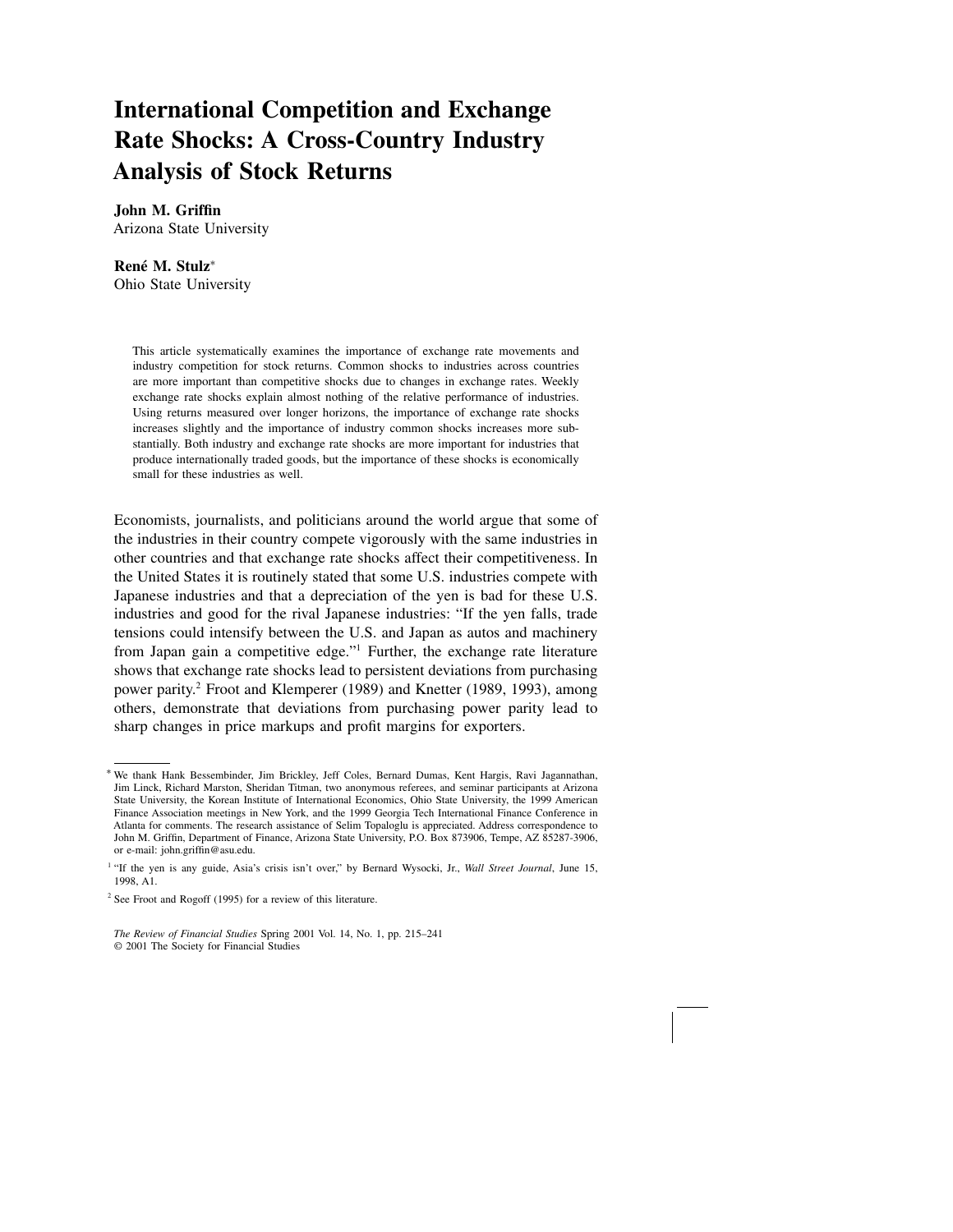In this article we explore the stock price impact of competition between similar industries located in different countries and address the question of whether the competitive effects of bilateral exchange rate shocks are economically significant for shareholders. We utilize a unique dataset of industry indices from the United States, Canada, United Kingdom, France, Germany, and Japan from 1975 to 1997. We find that, after controlling for marketwide effects, the average impact on U.S. industries of shocks to their foreign counterparts is of little economic importance. However, this effect is several times larger than the effect of exchange rate shocks on the U.S. industries after taking into account marketwide effects. For the other countries, the industry and exchange rate effects are larger but still generally small. Furthermore, there is no evidence that the growth of international trade over our sample period has increased these effects. When there is a relation between the industry in one country and the industry in another country, this relation is generally positive, indicating that common industry effects dominate competitive effects.

The article is related to two literatures that have received much attention recently. One literature investigates the relation between foreign exchange changes and stock returns. With the exception of Williamson (2000), this literature uses trade-weighted exchange rates and ignores industry effects. It does not speak, therefore, to the concerns discussed earlier about the impact of the dollar/yen exchange rate on competition between U.S. and Japanese industries. Williamson finds statistically significant competitive effects of exchange rate shocks between Japan and the U.S. in a specification that regresses the difference in automotive industry returns between the two countries on the dollar/yen exchange rate return. His results hold for our sample and industry classifications. However, our evidence indicates that the automotive industry is more sensitive to exchange rate shocks than the typical industry and that even for autos the economic importance of exchange rate shocks is small. After accounting for industry and market effects, exchange rate shocks explain only about 2.4% of the variation of weekly excess returns of the automotive assembly industry in Japan. This is a small effect, but it turns out that, across more than 300 industry pairs worldwide, exchange rate shocks have greater explanatory power in only 12 industries over our sample period.

The remainder of the literature on exchange rate exposure generally uses trade-weighted exchange rates and does not control for industry effects. Such an approach does not make it possible to evaluate competitive effects directly. Much of this literature focuses on U.S. firms and finds weak contemporaneous relationships between exchange rates and stock returns. Jorion (1990) shows that these exposures are greater for U.S. multinational firms and are increasing in the percentage of foreign operations. Bodnar and Gentry (1993) find more significant exchange rate exposures for Canada and Japan using industry returns. He and Ng (1998) also find more significant exchange rate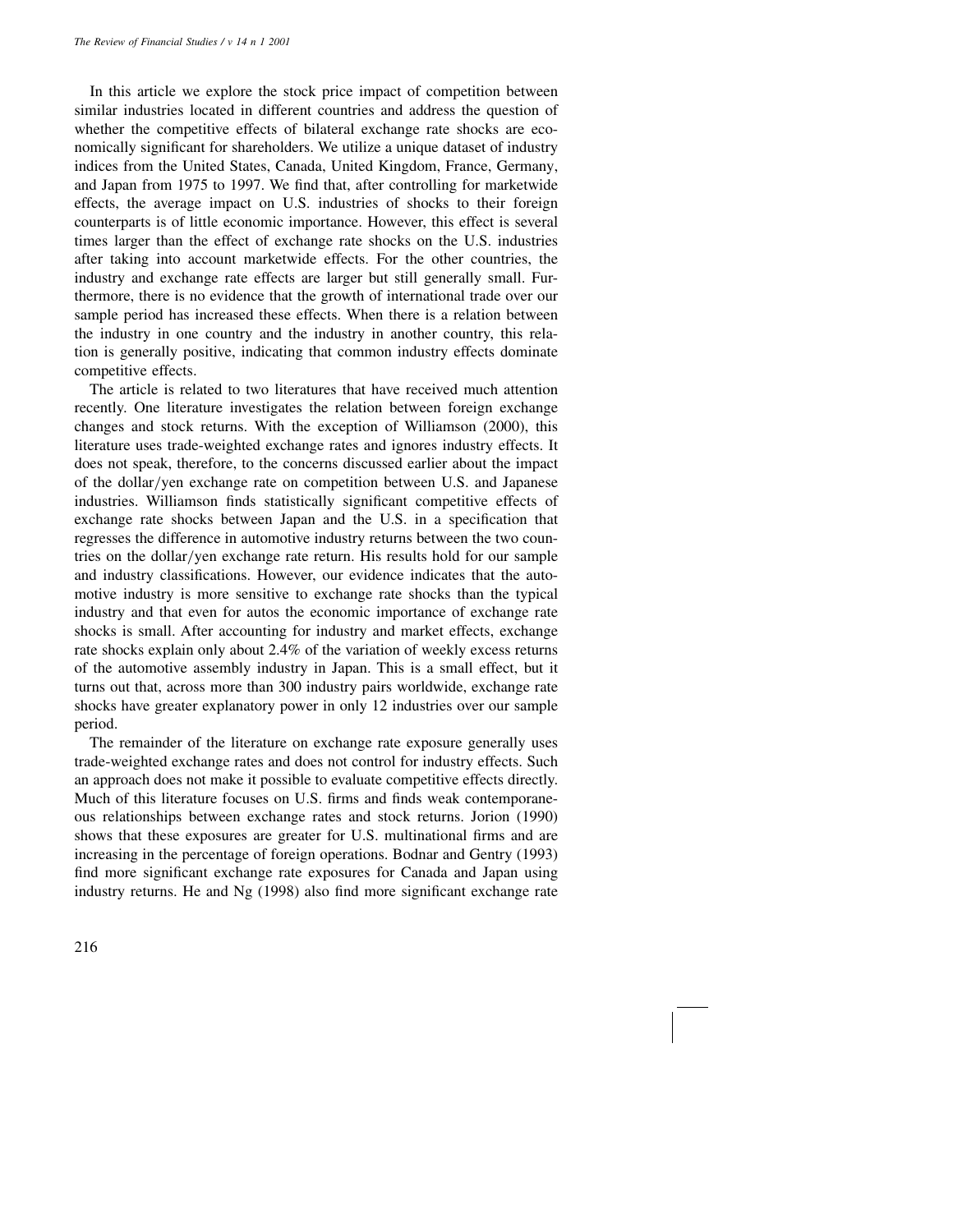exposures in Japanese firms. Likewise, in our study, the United States is quite different from other countries. Exchange rate shocks explain a lower fraction of the excess returns of U.S. industries (defined as industry returns minus U.S. market returns) than of non-U.S. industries. One potential explanation for this result is that international trade is simply less important for U.S. firms. However, we examine single industry segment U.S. firms with high levels of foreign sales and still find that the economic importance of exchange rate shocks is low. Another potential explanation is that the signal: noise ratio is too low with weekly data. Though recent work shows for the United States that there may be lags in the relation between firm returns and exchange rate returns [Bartov and Bodnar (1994)] and that this relation may be stronger when measured over longer intervals [Allayannis (1996) and Chow, Lee, and Solt (1997)], our assessment of the economic importance of this relation for value-weighted portfolios holds for longer measurement intervals. In regressions of excess industry returns on exchange rate changes, using yearly instead of weekly returns increases the average adjusted  $R^2$ across all country/industry pairs from less than 0.005 to 0.015.

The second related literature is the one that focuses on the importance of country, industry, and currency factors in stock returns.<sup>3</sup> This literature often estimates the fraction of the variance of a country index that can be explained by one of these three factors. The general conclusion is that country shocks explain more of the return of country indices than cross-country industry shocks. This literature does not attempt to understand directly how industry returns are related across countries, whereas we investigate whether competitive shocks within industries that lead a country's industry to benefit at the expense of another country's industry dominate common shocks. We find almost no industry where competitive shocks are dominant. Perhaps more importantly, we find that common shocks to an industry across countries are more important than competitive effects from exchange rate shocks.

The article proceeds as follows. In Section 1, we describe the industry classifications and characterize the market returns and exchange rates used in the analysis. In Section 2, we examine the impact of exchange rates and U.S. industry returns on Japanese excess industry returns. In Section 3, we extend our analysis to include the United Kingdom, Germany, France, Canada, and the United States. In Section 4, we show that lengthening the measurement interval has little impact on our results. Section 5 shows that our results still hold if we look at industry returns rather than industry returns in excess of the market. We also show that estimates from alternate exchange rate and industry classifications strengthen our conclusions. Section 6 examines the exposure at the individual firm level for U.S. single business segment firms

<sup>&</sup>lt;sup>3</sup> This literature has been marked by controversy on the relative importance of industry and country factors. See Roll (1992), Heston and Rouwenhorst (1994), and Griffin and Karolyi (1998).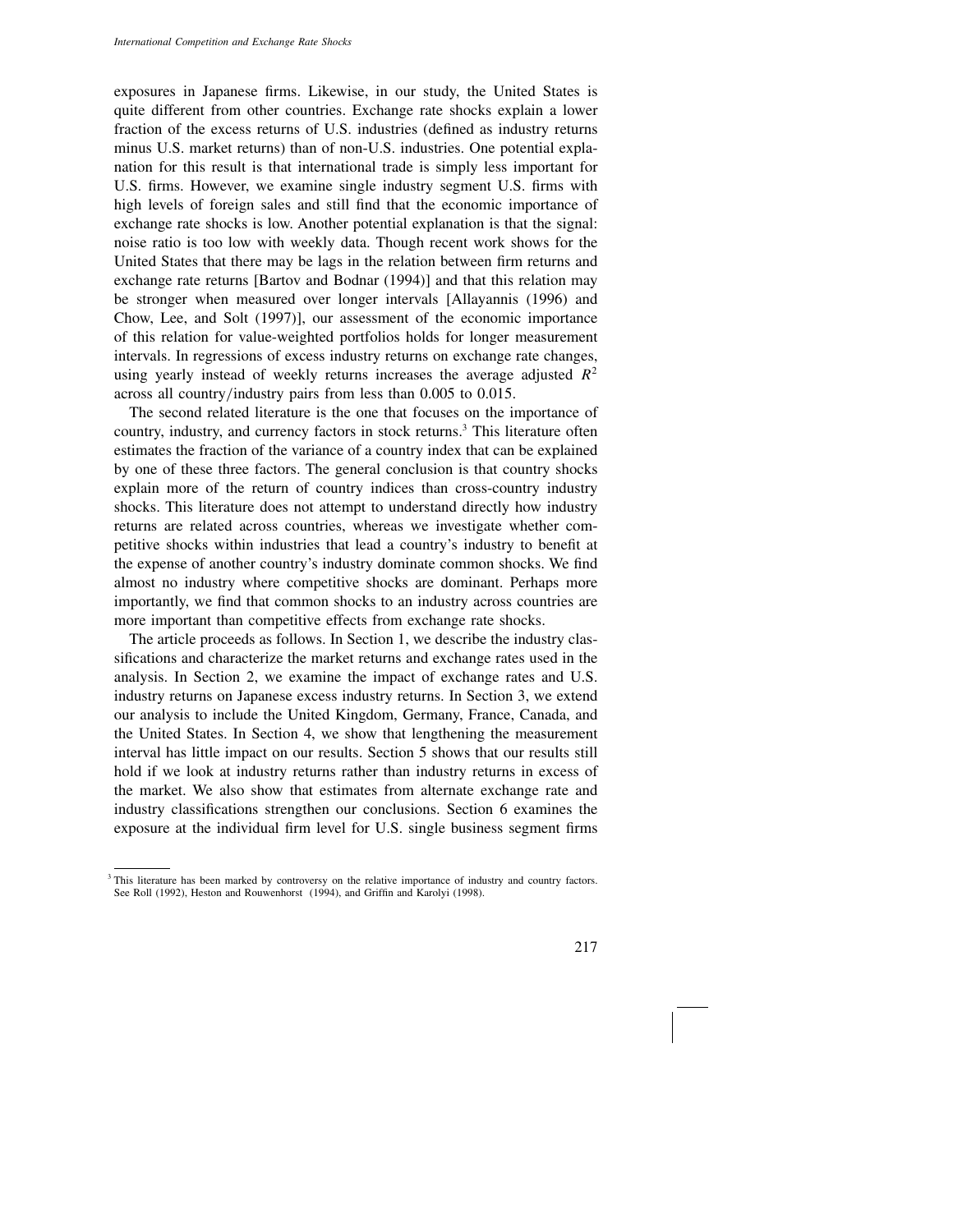with foreign operations. Section 7 explores whether allowing for interactions between exchange rate shocks and industry shocks uncovers competitive effects potentially obscured in the regressions that we use throughout the article. Section 8 provides a brief conclusion.

# **1. Empirical Methodology and Data Description**

# **1.1 Empirical framework**

There exists a substantial literature that attempts to understand how firm value is related to exchange rates. At the simplest level of a single exporter, an unexpected real depreciation of the local currency increases profits because it amounts to an upward shift of the demand for its products in local currency. However, the total effect of a foreign exchange shock on firm value can be quite complex. Firms have been shown to vary in terms of the ability to "pass through" changes in exchange rates into prices. In particular, Froot and Klemperer (1989) show that the impact of exchange rate changes depends on the persistence of the exchange rate shock. Shapiro (1975) concludes that export sales, the amount of domestic competition, and the substitutability in using domestic or foreign inputs are all determinants of exposure. Marston (1998) argues that the key determinant of operating cash flow exposure is the competitive structure of the industry. Bodnar, Dumas, and Marston (1999) model both exchange rate pass-through and exposure jointly as they argue that many of the same industry characteristics drive both effects. The effect of exchange rate shocks on firm value is made even more complex because firms often hedge some of their foreign exchange exposures. As a result, a firm could increase its operating income following a devaluation of its currency, but this increase could be offset by losses on hedges, so that firm value would be unaffected.

The complexity of the effects on firm value of exchange rate shocks means that there is little hope for structural models that specify how equity value is affected by exchange rate changes as a function of firm operating and financial characteristics. To evaluate whether shareholders benefit from exchange rate changes, a reduced-form approach that examines the relation between stock returns and exchange rate changes is more promising. Unfortunately, even such an approach can run into difficulties. The central thesis is that some firms will perform relatively better as a result of exchange rate depreciation. Regressing stock returns on exchange rate changes does not allow us to investigate this thesis easily. One might find, in such a regression, that firms in all industries benefit from an exchange rate depreciation simply because depreciation is associated with an expansionary monetary policy that promotes greater economic activity from which all firms benefit. Such an outcome would be predicted if one were to use a typical exchange rate determination model, such as Dornbusch (1976).

To assess the impact of exchange rate shocks on the relative performance of industries, we have to account for common effects of exchange rate shocks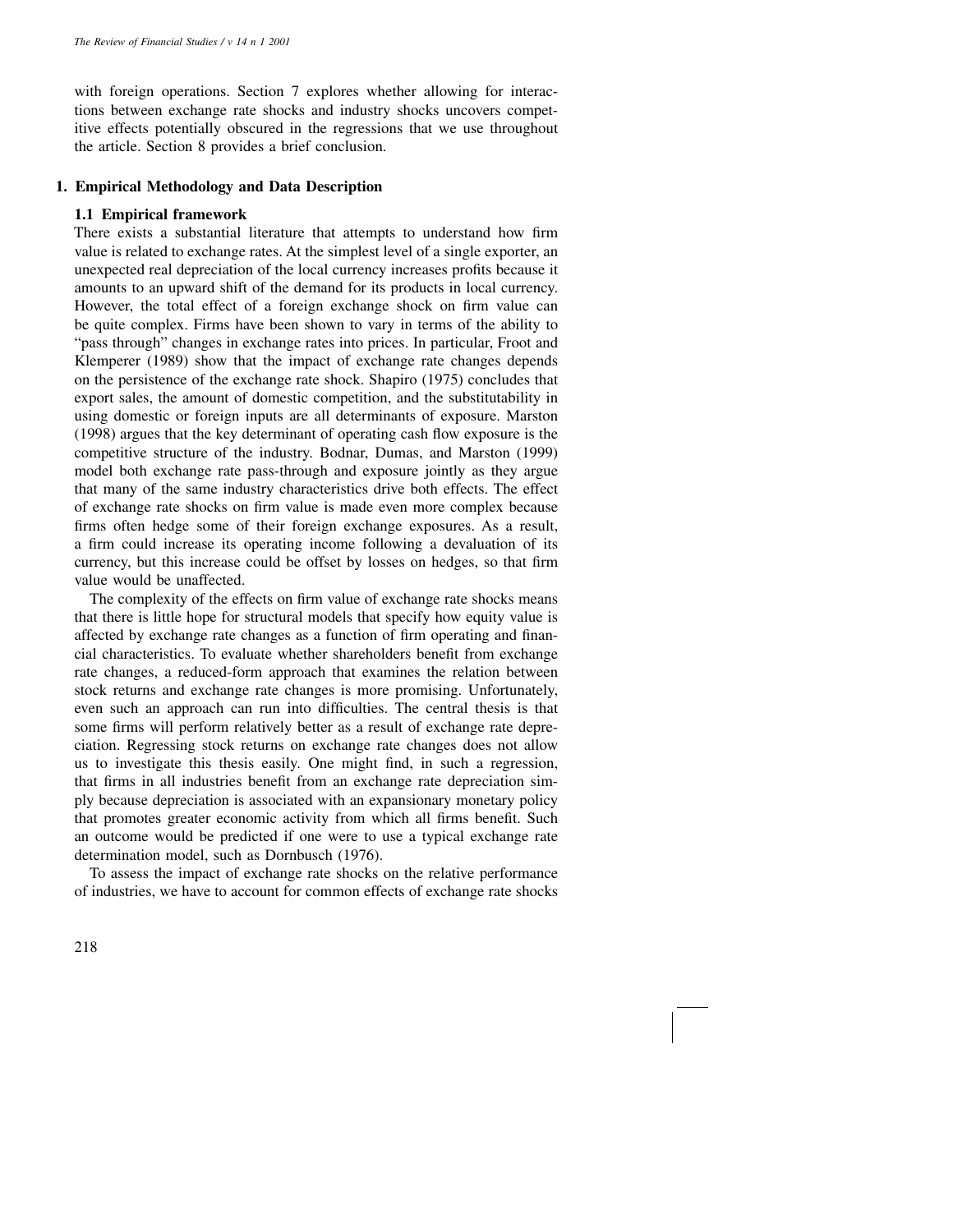across all industries. Since our focus is to understand whether exchange rate shocks explain the performance of industries relative to the aggregate economy, the easiest approach to take into account the common effects of exchange rate shocks is to focus on the performance of industries relative to the market. Since industries vary widely in terms of the nature of importing and exporting activities, the terms of competition, and the sensitivity of input and output prices to exchange rates, one might expect wide cross-sectional variation in exposures across industries. If exchange rate effects are important for some industries, they should affect the performance of these industries after controlling for common factors across industries within a country captured by that country's market return.

The use of excess returns is also crucial in allowing us to focus on the cross-country relation between industries. We want to understand whether an unexpected positive shock to a Japanese industry is bad news for the same U.S. industry. Using the Japan and U.S. pair as an example, the Japanese market index in yen and the U.S. market index in dollars have a correlation of 0.24 over our sample period. When considering the returns of an industry in the United States and the same industry in Japan, one would therefore expect these two industries to have a similar correlation as that between the indices. This correlation does not reflect industry factors but rather the effect of business cycles and other aggregate macroeconomic variables.4

To purge a country's industry return from the return on the market in that country, we can proceed in several different ways.<sup>5</sup> In particular, we could estimate a regression of the industry return on the market return and use the residual from that regression in our tests. Alternatively, we could simply assume a beta of one and subtract the market return from the industry return. We implemented our tests using these two approaches but focus our discussion on regressions that use net of market returns.<sup>6</sup>

<sup>&</sup>lt;sup>4</sup> One might argue that the market return as a whole includes the industry effects. However, Griffin and Karolyi (1998) show that only a relatively small proportion of country returns can be explained by industry effects estimated at a low level of aggregation. This is because industry effects are smaller than country effects, but more importantly because country indices (particularly in developed markets) are composed of a diverse range of industries, so that industry effects tend to get diversified within the market portfolio of a country.

<sup>&</sup>lt;sup>5</sup> An alternative to using excess returns is to use raw industry returns and include the domestic and foreign market returns as explanatory variables. We perform this analysis with quarterly returns, focusing on the incremental  $R<sup>2</sup>$  to adding industry returns and changes in exchange rates, and find similar conclusions. For single-segment U.S. firms, the incremental adjusted  $R^2$  due to adding exchange rates are displayed in Table 6.

<sup>&</sup>lt;sup>6</sup> We have three concerns with using residuals from the market model. First, this is not a strategy that is implementable since it uses the sample period to estimate the market model. We could estimate the parameters of the market model on past data, but doing so would create estimation error that might be correlated with exchange rate shocks. Fama and French (1997) show that for industry indices this estimation error would be substantial. Second, if we estimate the market model within sample, an industry that benefits from exchange rate shocks might have a larger beta if exchange rate shocks are correlated with the market during the sample period. As a result, we might give too much weight to market shocks and not enough to the exchange rate shocks. Third, to a first-order approximation, unexpected excess returns are invariant to the currency of denomination of returns while market model residuals are not [see, for instance, Stulz (1981)].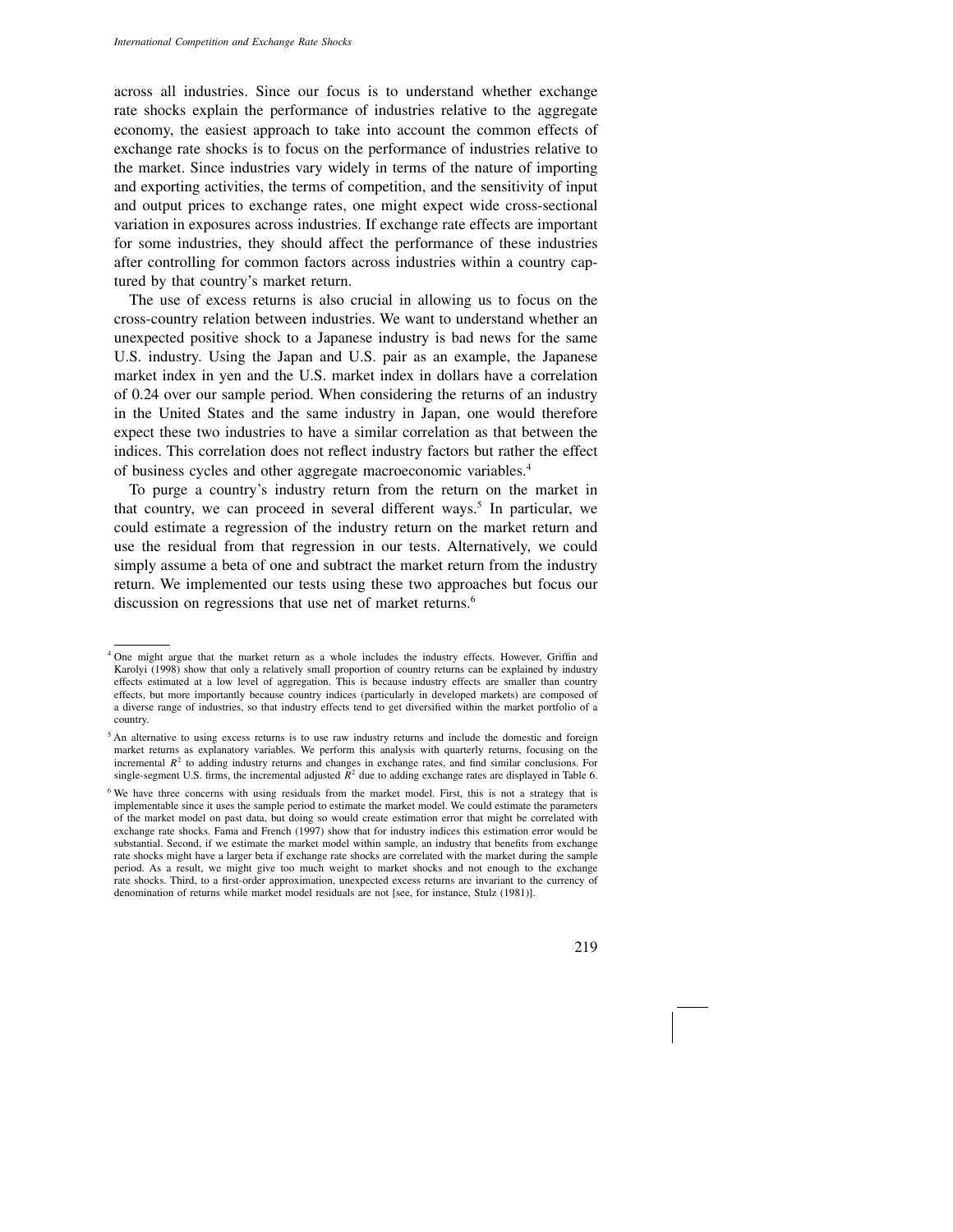Below we use the regressions with Japanese industries to demonstrate the nature of the analysis. In the first set of regressions the Japanese industry excess return  $(r_{JAi})$  is regressed on the change in the exchange rate  $(R_{FX})$ for each industry  $i$ :

$$
r_{JAi} = \alpha_i + b_i R_{FX} + \eta_i \quad \text{for } i = 1, \dots 58. \tag{1}
$$

Note that  $b_i$  measures the *relative* exposure of the excess industry return to the yen/dollar exchange rate.7 While there are clearly more complicated ways to model the exposure (some of which we will examine in Section 7), Equation (1) intuitively estimates the average impact of the exchange rate movement on a Japanese industry's excess return assuming that all of this impact is incorporated into stock prices contemporaneously. If an unexpected depreciation of the yen makes industry  $i$  worse off relative to the market in Japan, we expect a negative coefficient  $b_i$ . The regression is therefore well-suited to address the question the article tries to answer. Since we are concerned with the relative performance of industries that is explained by exchange rate shocks, it would make no sense for us to focus on the average of the slope coefficients across industries. The value-weighted average of the slope coefficients across industries should be zero. A final point is in order. The theoretical models discussed at the beginning of this section all emphasize the importance of real exchange rate changes. Most of our analysis uses nominal weekly exchange rate changes. For low inflation countries, real and nominal exchange rates are so highly correlated that the choice of which exchange rate to use has no material relevance.<sup>8</sup>

To evaluate the relation with the U.S. industry, we estimate a second set of regressions where the excess return of the U.S. industry  $(r_{USi})$  is added as an explanatory variable:

$$
r_{JAi} = \alpha_i + b_i R_{FX} + d_i r_{USi} + \eta_i \quad \text{for } i = 1, \dots 58. \tag{2}
$$

We interpret a positive regression coefficient on the foreign exchange return in Equation (1) to imply that an unexpected depreciation of the yen makes the Japanese industry better off relative to the market. Similarly, we interpret a negative coefficient on the foreign industry return in Equation (2) to mean that the domestic industry's performance relative to the domestic market is worse when the foreign industry does better relative to its market.<sup>9</sup>

<sup>7</sup> See Adler and Dumas (1984) for an analysis of exposure measures. One could make the exposure depend on firm and/or industry characteristics. Our intent, however, is not to model the dynamics of exposures, but rather to understand the economic importance of exchange rate shocks on average.

<sup>8</sup> For instance, Bodnar and Gentry (1993) report that nominal and real trade-weighted exchange rates have correlations of 0.97, 0.95, and 0.98 in the United States, Canada, and Japan, respectively, during their 1979– 1988 monthly sample period.

<sup>&</sup>lt;sup>9</sup> This interpretation is correct provided that the assumptions that we rely on for our regression specification are appropriate. If we do not account for market effects correctly, our estimates of exchange rate and industry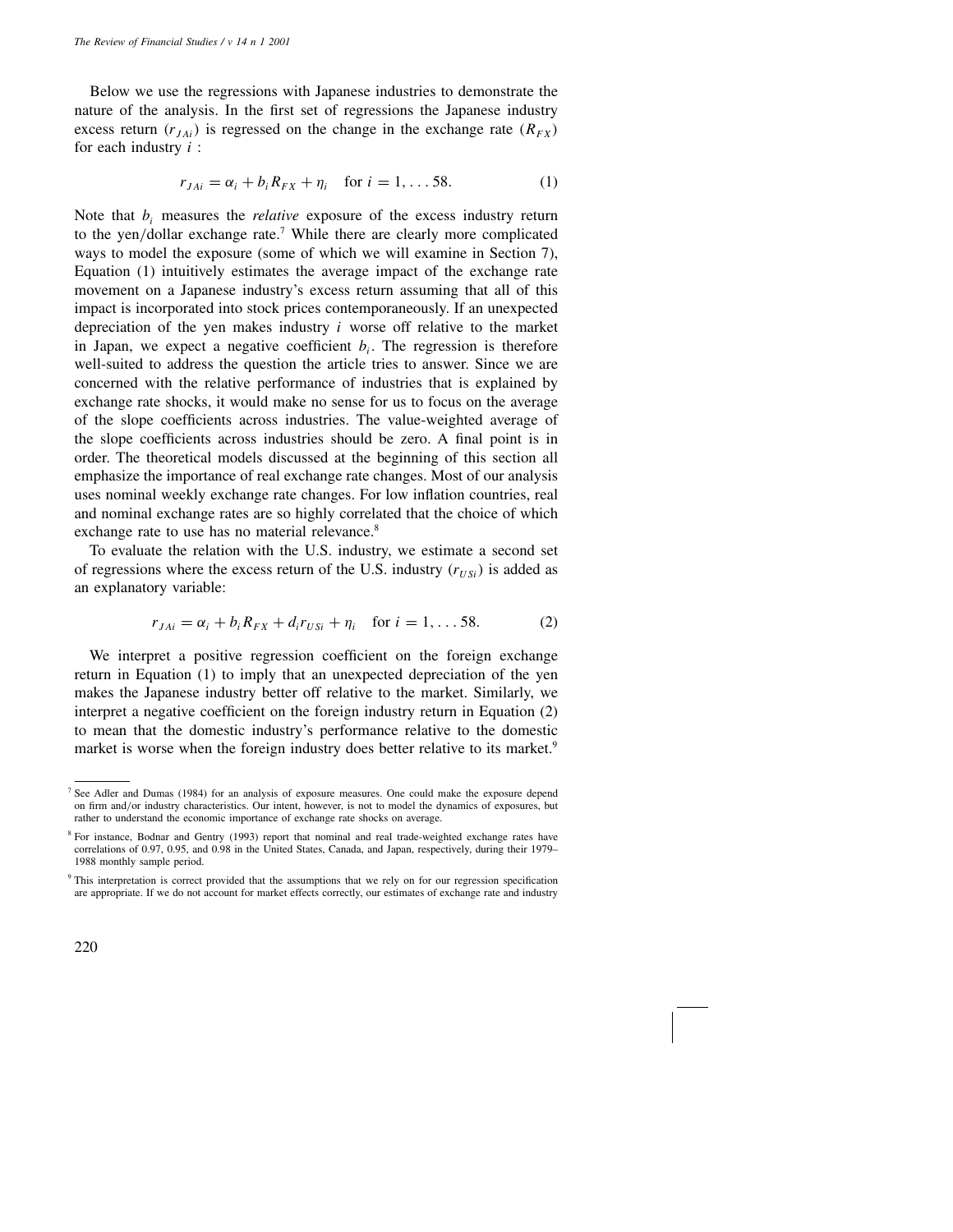# **1.2 Data description and preliminary statistics**

The analysis of country/industry pairs requires a highly detailed dataset spanning a long time period. Weekly returns for the industries, market returns, and exchange rates are obtained from Datastream International from January 8, 1975 to June 23, 1997. A major strength of this data source is that Datastream applies the same criteria for defining industries across countries. Consequently, this minimizes the risk of finding low cross-country industry comovements because of misclassification of firms. Datastream classifies indices into one of six levels. At each additional level there are more disaggregated industry definitions until the most disaggregated industry classification, level 6. Griffin and Karolyi (1998) argue that using broad industrial classifications leads to lumping together heterogeneous industries, and that disaggregated industry indexes should be used to examine industry effects. Following their recommendation, we only report results for level 6 industries.

Throughout the study we use industry indexes that are common to the foreign country examined and the United States. For instance, for the United States there are 72 level 6 industries and in Japan there are 59. However, since we focus on cross-country industry relationships, when examining Japanese industry returns we only examine the 58 industries that are common to the United States and Japan. Table 1 displays the relatively large number of level 6 industries for which data are available in each of the six countries used in the analysis in 1985.

A number of industries produce goods traded internationally, but other industries have no underlying internationally traded commodity. We call the former industries "traded goods" industries and the later "nontraded goods" industries.10 For the United States, dividing our sample into traded and nontraded goods industries yields 21 traded and 51 nontraded goods industries. Admittedly, such classifications are somewhat subjective since many industries have a small traded goods component. The numbers of traded and nontraded goods industries in each country in our sample with availability in the United States are displayed in Table 1. Of the 301 industry indexes that have coverage in 1985, 208 are nontraded goods industries, while 93 are traded goods industries. Even though there are more than twice as many nontraded goods industries, the combined market value of the traded goods industries

effects are biased because they will be affected by the correlation between market returns. All the conclusions of this article hold up if we use market model residuals as the dependent variable or use raw industry returns as our dependent variable and add the market return as an independent variable.

<sup>&</sup>lt;sup>10</sup> Bodnar and Gentry (1993) examine equally weighted industry portfolios and find that Canadian and Japanese non-traded goods industries gain relative to traded goods industries with an appreciation of the domestic currency. Griffin and Karolyi (1998) find that traded industries exhibit higher industry effects. As discussed by Froot and Rogoff (1995), the exchange rate literature also assigns traded and nontraded goods different roles in explaining deviations from PPP. The 21 traded industries are auto assemblers, three chemical industries, computer software, electrical equipment, electronic equipment, footwear and leather, gold mining, metallurgy, three oil industries, other mining, paper and packaging, pharmaceuticals, steel, textiles/other, tobacco, vehicle components and vehicle distribution.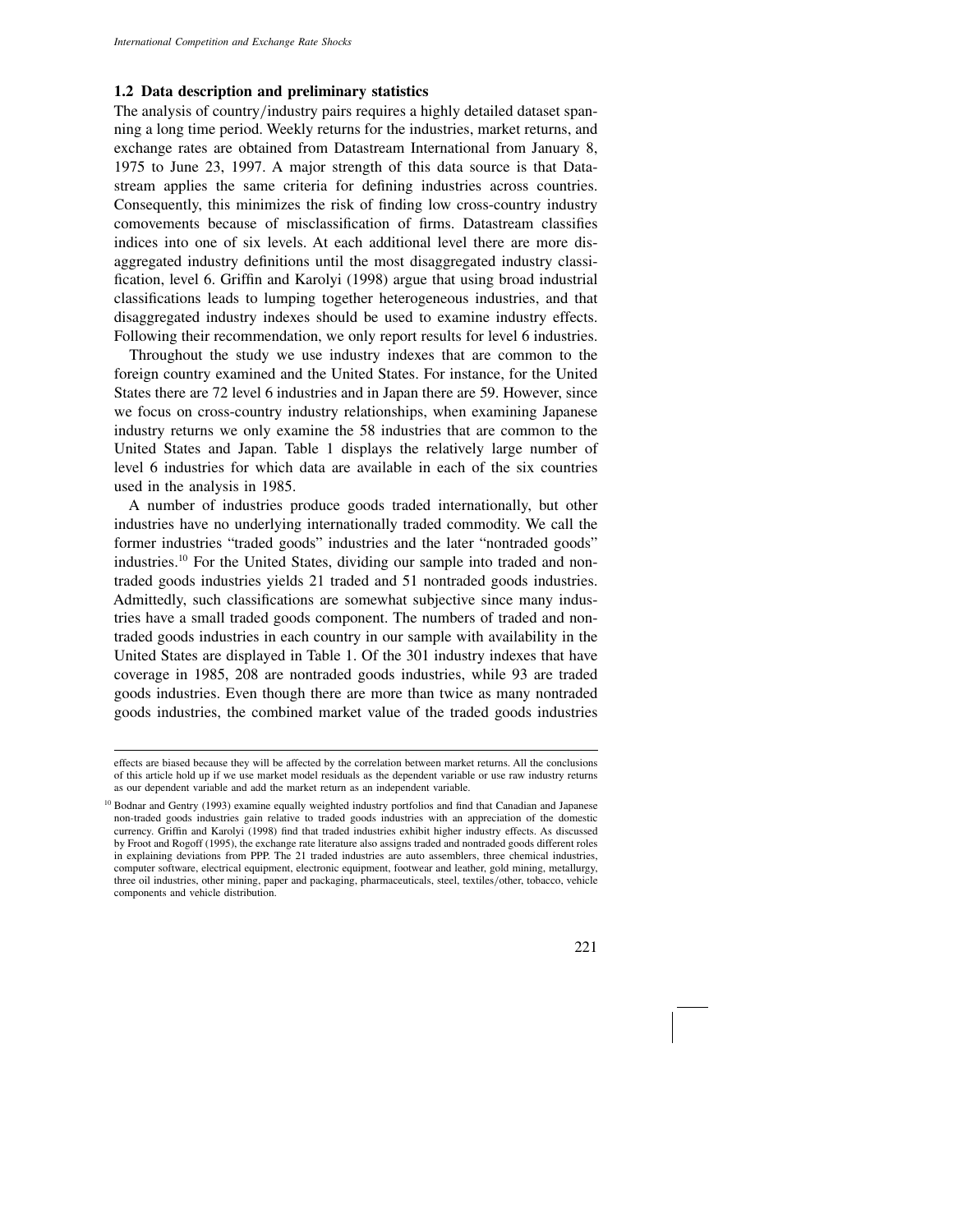|                      | Nontraded Industries |        |        | Traded industries | All industries |        |
|----------------------|----------------------|--------|--------|-------------------|----------------|--------|
| Country              | Number               | MV     | Number | MV                | Number         | MV     |
| <b>United States</b> | 51                   | 13.254 | 21     | 24.234            | 72             | 37.488 |
| Japan                | 40 (43)              | 7.889  | 16     | 14.700            | 56             | 22,589 |
| United Kingdom       | 42 (46)              | 2,545  | 17     | 3,435             | 59             | 5,980  |
| Germany              | 20(21)               | 1.727  | 11     | 2.929             | 31             | 4.656  |
| France               | 24(26)               | 577    | 12     | 855               | 36             | 1,432  |
| Canada               | 31 (33)              | 1.409  | 16     | 2.063             | 47             | 3,472  |
| Total                | 208                  | 27.401 | 93     | 48.216            | 301            | 75.617 |

#### **Table 1 Traded goods and nontraded goods industries for each country**

To be included in the analysis the Datastream value-weighted, level 6 industry returns must be available for a minimum of two years. Industrial indexes that have no representation in the United States are excluded from the analysis. The number of industries prior to the U.S. availability restriction is included in parentheses. The dollar market values (MV) are in millions and taken as of January 7, 1985.

is 63.7% of the total dollar-denominated market value in January 1985.<sup>11</sup> Further details regarding the data are discussed in the appendix.

## **2. Exchange Rate and Industry Effects in Japan**

# **2.1 Japanese results**

Table 2 provides estimates for the regressions of Equations (1) and (2) for the whole sample and various subsamples. The distributions of the regression coefficients for those regressions, their *t*-statistics, and the adjusted  $R^2$ s for the whole sample period are summarized in Table 2. Since the currency is expressed in yen per dollar, a positive b coefficient indicates that the Japanese industry gains from a yen depreciation. In panel A, we report ordinary least squares (OLS) regression estimates for each of the traded goods industries over our whole sample period. We do not report individually the regressions for the nontraded goods industries.

We can evaluate the impact of foreign exchange rate shocks in two different ways. First, we can look at the slope coefficient. For the automotive industry, we learn that a 1% exchange rate shock leads to an excess return of 0.25%. With the exception of the electronic equipment industry, the auto assembly and vehicle component industries have the highest absolute value slope coefficients among traded goods industries. Viewed from this perspective, large exchange rate shocks have little impact on the industry. Second, we can look at how much of the variation in excess returns is explained by exchange rate shocks. For the automotive industry, we have an  $R^2$  of 2.4%. This implies that exchange rate shocks explain little of the variation in automotive industry excess returns. A model of the firm and its foreign exchange rate exposure could help us in understanding whether the slope coefficient makes economic

<sup>&</sup>lt;sup>11</sup> The ratio of the total value of traded industries to the total value of nontraded industries does not materially change from the beginning to the end of the sample period.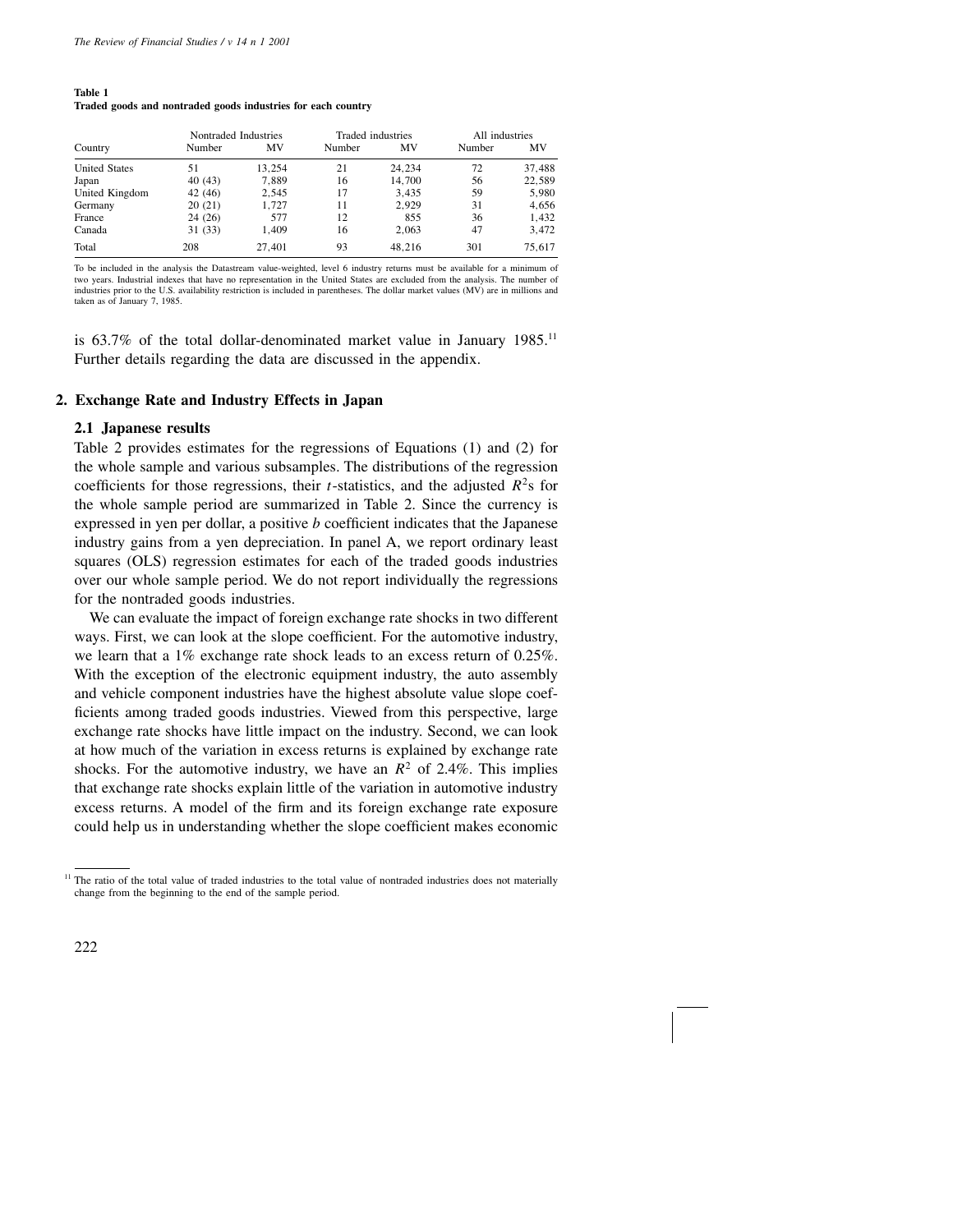|                   |   |   |                                             |            | January 8, 1975 to June 23, 1997 |   |                                                                                                                                                                                                                                  |                                                   |            |
|-------------------|---|---|---------------------------------------------|------------|----------------------------------|---|----------------------------------------------------------------------------------------------------------------------------------------------------------------------------------------------------------------------------------|---------------------------------------------------|------------|
| Panel A           | a | 4 | Þ                                           | Adj. $R^2$ |                                  | a | م                                                                                                                                                                                                                                | P                                                 | Adj. $R^2$ |
| Market index      |   |   |                                             |            | Oil explo. & prod                |   |                                                                                                                                                                                                                                  |                                                   |            |
|                   |   |   |                                             | 0.024      |                                  |   |                                                                                                                                                                                                                                  |                                                   | $-0.001$   |
|                   |   |   |                                             |            |                                  |   |                                                                                                                                                                                                                                  |                                                   |            |
|                   |   |   | $\frac{0.25}{(8.25)}$                       | 0.077      |                                  |   |                                                                                                                                                                                                                                  | $\frac{0.30}{(4.82)}$                             | 0.018      |
| Auto assemblers   |   |   |                                             |            | Oil integrated                   |   |                                                                                                                                                                                                                                  |                                                   |            |
|                   |   |   |                                             | 0.024      |                                  |   |                                                                                                                                                                                                                                  |                                                   | 0.006      |
|                   |   |   |                                             |            |                                  |   |                                                                                                                                                                                                                                  |                                                   |            |
|                   |   |   | $\frac{0.05}{(1.77)}$                       | 0.025      |                                  |   | ဒ နာရာရှိ " နာရာရွိ ချိန် ချိန် မိုင်း မိုင်း မိုင်း မိုင်း မိုင်း မိုင်း မိုင်း မိုင်း မိုင်း မိုင်း မိုင်း မ<br>ဒုံမိုင်း မိုင်း မိုင်း မိုင်း မိုင်း မိုင်း မိုင်း မိုင်း မိုင်း မိုင်း မိုင်း မိုင်း မိုင်း မိုင်း မိုင်း မိ | $\frac{0.21}{(4.38)}$                             | 0.022      |
| Chems commodity   |   |   |                                             |            | Other mining                     |   |                                                                                                                                                                                                                                  |                                                   |            |
|                   |   |   |                                             | 0.005      |                                  |   |                                                                                                                                                                                                                                  |                                                   | 0.001      |
|                   |   |   | $0.01$                                      |            |                                  |   |                                                                                                                                                                                                                                  | $0.10$<br>$(2.44)$                                |            |
|                   |   |   | (0.41)                                      | 0.004      |                                  |   |                                                                                                                                                                                                                                  |                                                   | 0.005      |
| Chems specialty   |   |   |                                             |            | Paper & packaging                |   |                                                                                                                                                                                                                                  |                                                   |            |
|                   |   |   |                                             | 0.007      |                                  |   |                                                                                                                                                                                                                                  |                                                   | 0.001      |
|                   |   |   |                                             |            |                                  |   |                                                                                                                                                                                                                                  |                                                   |            |
|                   |   |   | $-0.05$<br>$- (1.50)$                       | 0.008      |                                  |   |                                                                                                                                                                                                                                  | $\frac{0.03}{0.83}$                               | 0.001      |
| Chems mats tech   |   |   |                                             |            | Pharmaceutical                   |   |                                                                                                                                                                                                                                  |                                                   |            |
|                   |   |   |                                             | 0.009      |                                  |   |                                                                                                                                                                                                                                  |                                                   | 0.004      |
|                   |   |   | $-0.01$                                     |            |                                  |   |                                                                                                                                                                                                                                  | (0.00)                                            |            |
|                   |   |   | $- (0.37)$                                  | 0.008      |                                  |   |                                                                                                                                                                                                                                  |                                                   | 0.003      |
| Computer software |   |   |                                             |            | Steel                            |   |                                                                                                                                                                                                                                  |                                                   |            |
|                   |   |   |                                             | 0.004      |                                  |   |                                                                                                                                                                                                                                  |                                                   | 0.008      |
|                   |   |   |                                             |            |                                  |   |                                                                                                                                                                                                                                  |                                                   |            |
|                   |   |   | $0.03$<br>$(0.44)$                          | 0.003      |                                  |   |                                                                                                                                                                                                                                  | $\begin{array}{c} 0.03 \\ (1.31) \end{array}$     | 0.008      |
| Electrical equip. |   |   |                                             |            | Textiles other                   |   |                                                                                                                                                                                                                                  |                                                   |            |
|                   |   |   |                                             | 0.022      |                                  |   |                                                                                                                                                                                                                                  |                                                   | $-0.001$   |
|                   |   |   |                                             |            |                                  |   |                                                                                                                                                                                                                                  |                                                   |            |
|                   |   |   | 0.52                                        | 0.023      |                                  |   |                                                                                                                                                                                                                                  | $\begin{array}{c} 0.01 \\[-4pt] 0.01 \end{array}$ | $-0.001$   |
| Electronic equip. |   |   |                                             |            | Vehicle component                |   |                                                                                                                                                                                                                                  |                                                   |            |
|                   |   |   |                                             | 0.036      |                                  |   |                                                                                                                                                                                                                                  |                                                   | 0.027      |
|                   |   |   |                                             |            |                                  |   |                                                                                                                                                                                                                                  |                                                   |            |
|                   |   |   | $0.14$<br>$(3.49)$                          | 0.045      |                                  |   |                                                                                                                                                                                                                                  | $0.11$<br>$(3.42)$                                | 0.035      |
| Metallurgy        |   |   |                                             |            | Vehicle distrib.                 |   |                                                                                                                                                                                                                                  |                                                   |            |
|                   |   |   |                                             | $-0.001$   |                                  |   |                                                                                                                                                                                                                                  |                                                   | $-0.002$   |
|                   |   |   | $\begin{array}{c} 0.03 \\ 0.98 \end{array}$ |            |                                  |   |                                                                                                                                                                                                                                  |                                                   |            |
|                   |   |   |                                             | $-0.001$   |                                  |   |                                                                                                                                                                                                                                  | $-0.31$<br>$- (2.74)$                             | 0.012      |

Table 2<br>Japanese industry excess weekly returns regressed on the exchange rate and U.S. industry excess returns<br> $\lambda$ Japanese industry excess weekly returns regressed on the exchange rate and U.S. industry excess returns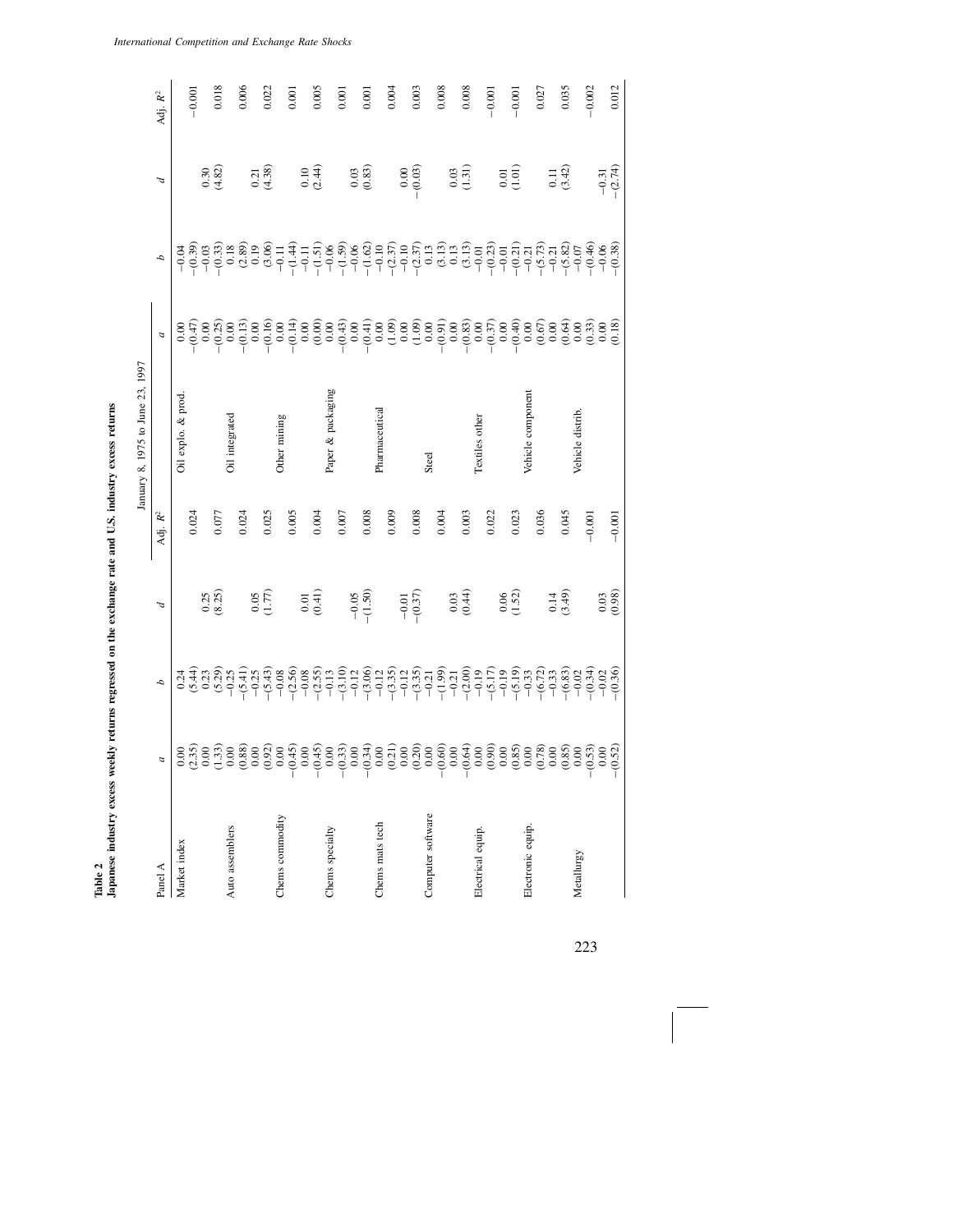| (continued)<br>Table 2 |                                                                                                         |                             |                                                                                                                                                                                                                                                                                                                                                                                                                                                                                                                                                                                                                                                                                                                                                                                                                                                                                                                                                                                                                                                                                                                                                                                                                                                                                                                                                                                                                                                              |                     |                |                   |                     |            |                                                         |                               |                      |                     |                     |                |                   |                     |   |
|------------------------|---------------------------------------------------------------------------------------------------------|-----------------------------|--------------------------------------------------------------------------------------------------------------------------------------------------------------------------------------------------------------------------------------------------------------------------------------------------------------------------------------------------------------------------------------------------------------------------------------------------------------------------------------------------------------------------------------------------------------------------------------------------------------------------------------------------------------------------------------------------------------------------------------------------------------------------------------------------------------------------------------------------------------------------------------------------------------------------------------------------------------------------------------------------------------------------------------------------------------------------------------------------------------------------------------------------------------------------------------------------------------------------------------------------------------------------------------------------------------------------------------------------------------------------------------------------------------------------------------------------------------|---------------------|----------------|-------------------|---------------------|------------|---------------------------------------------------------|-------------------------------|----------------------|---------------------|---------------------|----------------|-------------------|---------------------|---|
|                        |                                                                                                         |                             | Average coefficient                                                                                                                                                                                                                                                                                                                                                                                                                                                                                                                                                                                                                                                                                                                                                                                                                                                                                                                                                                                                                                                                                                                                                                                                                                                                                                                                                                                                                                          |                     |                | No. sign.         |                     |            |                                                         |                               | Average coefficient  |                     |                     |                | No. sign.         |                     |   |
|                        | d                                                                                                       | $\overline{a}$              | Þ                                                                                                                                                                                                                                                                                                                                                                                                                                                                                                                                                                                                                                                                                                                                                                                                                                                                                                                                                                                                                                                                                                                                                                                                                                                                                                                                                                                                                                                            | Adj. R <sup>2</sup> |                | a                 | P<br>d              |            |                                                         | 4                             | $\overline{d}$       | Þ                   | Adj. R <sup>2</sup> |                | a                 | d                   | d |
| $N$ -Trad              | $-0.33$<br>$-0.02$                                                                                      | 2.53)<br>0.12<br>0.12       | 0.02                                                                                                                                                                                                                                                                                                                                                                                                                                                                                                                                                                                                                                                                                                                                                                                                                                                                                                                                                                                                                                                                                                                                                                                                                                                                                                                                                                                                                                                         | 0.007               |                |                   | ≌                   | Trad.(17)  |                                                         | $-2.05$<br>$-0.09$<br>$-0.09$ | 0.13<br>0.13<br>0.13 | 0.04                | 0.009               |                | $\circ$           | $\circ$<br>$\sim$   |   |
|                        | 유명 8<br>유명<br>이후 이후                                                                                     | 2.52)<br>0.13               | (0.64)                                                                                                                                                                                                                                                                                                                                                                                                                                                                                                                                                                                                                                                                                                                                                                                                                                                                                                                                                                                                                                                                                                                                                                                                                                                                                                                                                                                                                                                       | 0.008               |                |                   | Þ<br>SS             |            |                                                         | $-(2.05)$                     | (2.78)               | (1.31)              | 0.013               | $^+$           | $\circ$           |                     | ی |
| (58)                   |                                                                                                         | 2.60)<br>0.13               | 0.03                                                                                                                                                                                                                                                                                                                                                                                                                                                                                                                                                                                                                                                                                                                                                                                                                                                                                                                                                                                                                                                                                                                                                                                                                                                                                                                                                                                                                                                         | 0.008               |                |                   | $\mathbf{r}$<br>25  |            |                                                         |                               |                      |                     |                     |                |                   |                     |   |
|                        | (0.83)                                                                                                  | 2.60)                       | (0.84)                                                                                                                                                                                                                                                                                                                                                                                                                                                                                                                                                                                                                                                                                                                                                                                                                                                                                                                                                                                                                                                                                                                                                                                                                                                                                                                                                                                                                                                       | 0.009               |                |                   | 13<br>Ω             |            |                                                         |                               |                      |                     |                     |                |                   |                     |   |
| Panel B                |                                                                                                         | Dec. 1979<br>1975 to        |                                                                                                                                                                                                                                                                                                                                                                                                                                                                                                                                                                                                                                                                                                                                                                                                                                                                                                                                                                                                                                                                                                                                                                                                                                                                                                                                                                                                                                                              |                     |                | 1980 to Dec. 1984 |                     |            |                                                         | 1985 to Dec. 1989             |                      |                     |                     |                | 1990 to June 1997 |                     |   |
|                        | $\frac{d}{2}$                                                                                           |                             | Adj. R <sup>2</sup>                                                                                                                                                                                                                                                                                                                                                                                                                                                                                                                                                                                                                                                                                                                                                                                                                                                                                                                                                                                                                                                                                                                                                                                                                                                                                                                                                                                                                                          |                     | $\overline{q}$ | P                 | Adj. R <sup>2</sup> |            | $\overline{d}$                                          | P                             |                      | Adj. R <sup>2</sup> |                     | $\frac{1}{2}$  | ᠴ                 | Adj. R <sup>2</sup> |   |
| (53)<br>Ηl             | 0.13                                                                                                    |                             | 0.004                                                                                                                                                                                                                                                                                                                                                                                                                                                                                                                                                                                                                                                                                                                                                                                                                                                                                                                                                                                                                                                                                                                                                                                                                                                                                                                                                                                                                                                        | (56)<br>Άl          | (1.48)<br>0.14 |                   | 0.009               | (56)<br>Яl | 0.31                                                    |                               |                      | 0.003               | (58)<br>Άl          | (1.84)<br>0.13 |                   | 0.011               |   |
|                        | $\begin{array}{c} (1.15) \\ 0.13 \end{array}$<br>(1.15)                                                 | $\overline{50}$<br>S.<br>Ġ. | 0.005                                                                                                                                                                                                                                                                                                                                                                                                                                                                                                                                                                                                                                                                                                                                                                                                                                                                                                                                                                                                                                                                                                                                                                                                                                                                                                                                                                                                                                                        |                     | (1.48)<br>0.14 | (0.51)<br>0.04    | 0.010               |            | $\begin{array}{c} (2.61) \\ 0.31 \end{array}$<br>(2.62) | (0.41)<br>0.04                |                      | 0.035               |                     | (1.84)<br>0.12 | (0.36)<br>0.02    | 0.012               |   |
|                        | at the upper and lower 5% level<br>for both the exchange rate and t<br>United States. The absolute valu |                             | e of the exchange rate coefficients and <i>t</i> -statistics are also taken before averaging to gauge the magnitude of these coefficients. The number of coefficients that are significantly positive<br>Panel A presents coefficient estimates, <i>t</i> -statistics (in parentheses), and adjusted R <sup>2</sup> from regressions for the Japanese yen-denominated weekly market return regressed on the dollar/yen exchange rate and separately<br>he U.S. dollar denominated market return for the period from January 8, 1975 to June 23, 1997. These estimates are also displayed for 17 traded goods industry indexes in excess of<br>$(r_{DS1} = R_{USH})$ . Average coefficients, t-statistics, and adjusted R <sup>2</sup> are provided for the 17 traded goods and 41 nontraded goods Datastream level 6 disaggregate industries that exist both in Japan and the<br>the value-weighted Japanese market index $(r_{jA}$ = $R_{jA}$ = $R_{jA}$ = $R_{jA}$ = $R_{jA}$ = $r_{A}$ = $r_{A}$ = $r_{A}$ = $r_{A}$ = $r_{A}$ = $r_{A}$ = $r_{A}$ = $r_{A}$ = $r_{A}$ = $r_{A}$ = $r_{A}$ = $r_{B}$ was exed as expansion by<br>for traded goods and nontraded goods industries is also presented. Panel B provides these summary statistics for four subperiods beginning in January of each year, starting in 1975.<br>The OLS regressions with the exchange rate and the industry returns in excess of their respective market return are as follows: |                     |                |                   |                     |            |                                                         |                               |                      |                     |                     |                |                   |                     |   |

| į         |
|-----------|
| ð         |
| ä         |
| ┥         |
| ĝ<br>i    |
| ł         |
| í         |
|           |
| $\ddot{}$ |
| ਬੋ        |
| Ī         |
|           |

 ${\bf Table ~2} \label{eq:2}$   $({\bf continued})$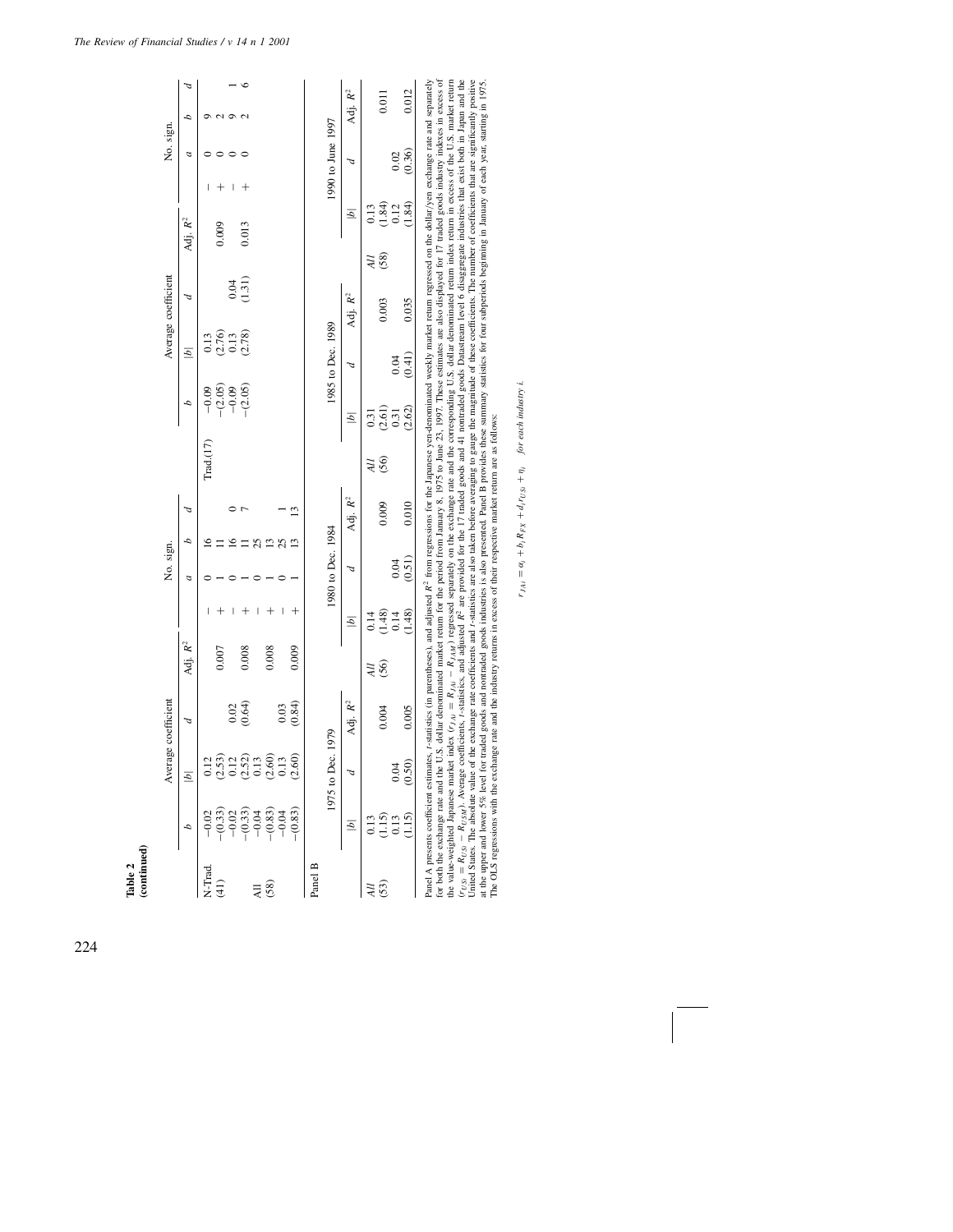sense, but such a model could not change the fact that exchange rate shocks have little economic importance when looking at industry excess returns.

All of the traded goods industries except for integrated oil and steel have a negative exchange rate coefficient. This is consistent with exporting industries losing from an appreciation in the currency and importing industries (oil and steel) gaining from a currency appreciation. In contrast, the coefficients of the nontraded goods industries are more evenly balanced between positive and negative. The average coefficient is −0.09, meaning that a 1% appreciation of the yen decreases the value of a traded goods industry in excess of market movements by 0.09% on average. More importantly, the adjusted  $R^2$ coefficient of 0.009 indicates that exchange rate shocks on average explain less than 1% of the variation of the returns of a traded goods industry.

When we add the U.S. industry excess return to the regression, auto assemblers, electronic equipment, both oil industries, other mining, and vehicle component and distribution have positive and significant coefficients on the U.S. excess industry return. This implies that competitive effects are dominated by common cross-country industry effects. For nontraded goods (traded goods) industries, a 1% excess return for the U.S. industry implies a 0.02% (0.04%) excess return for the average Japanese industry. None of the nontraded goods industries have an industry coefficient that exceeds 0.1 in absolute value. Four traded goods industries have such coefficients: the two oil industries and two vehicle industries.

Adding the industry excess return to the regression has almost no impact on the adjusted  $R^2$  in nontraded goods industries and only minimal impact in traded goods industries. The adjusted  $R^2$  for nontraded goods (traded goods) industries is 0.007 (0.009) on average for the regressions with the exchange rate variable alone, and 0.008 (0.013) for regressions with the U.S. industry excess return included as well.

We also examine four subperiods in panel B of Table 2. We choose three subperiods of five years and use the 1990s as one subperiod. The only subperiod that stands out is the subperiod from January 7, 1985 to December 25, 1989, during which the yen appreciated sharply. In this subperiod, the traded goods industries have much larger coefficients on the change in the exchange rate.<sup>12</sup> Also, over this period, the adjusted  $R^2$  is substantially higher for both traded goods and nontraded goods industries. At the same time, however, for the subperiod in which the exchange rate effects are the largest, they are still of limited importance, particularly in nontraded goods industries. The last subperiod, 1990–1997, provides no evidence supportive of the view that exchange rate effects and industry effects have become more important over time.

<sup>&</sup>lt;sup>12</sup> Removing the month of the October 1987 crash does not materially change the coefficient estimates.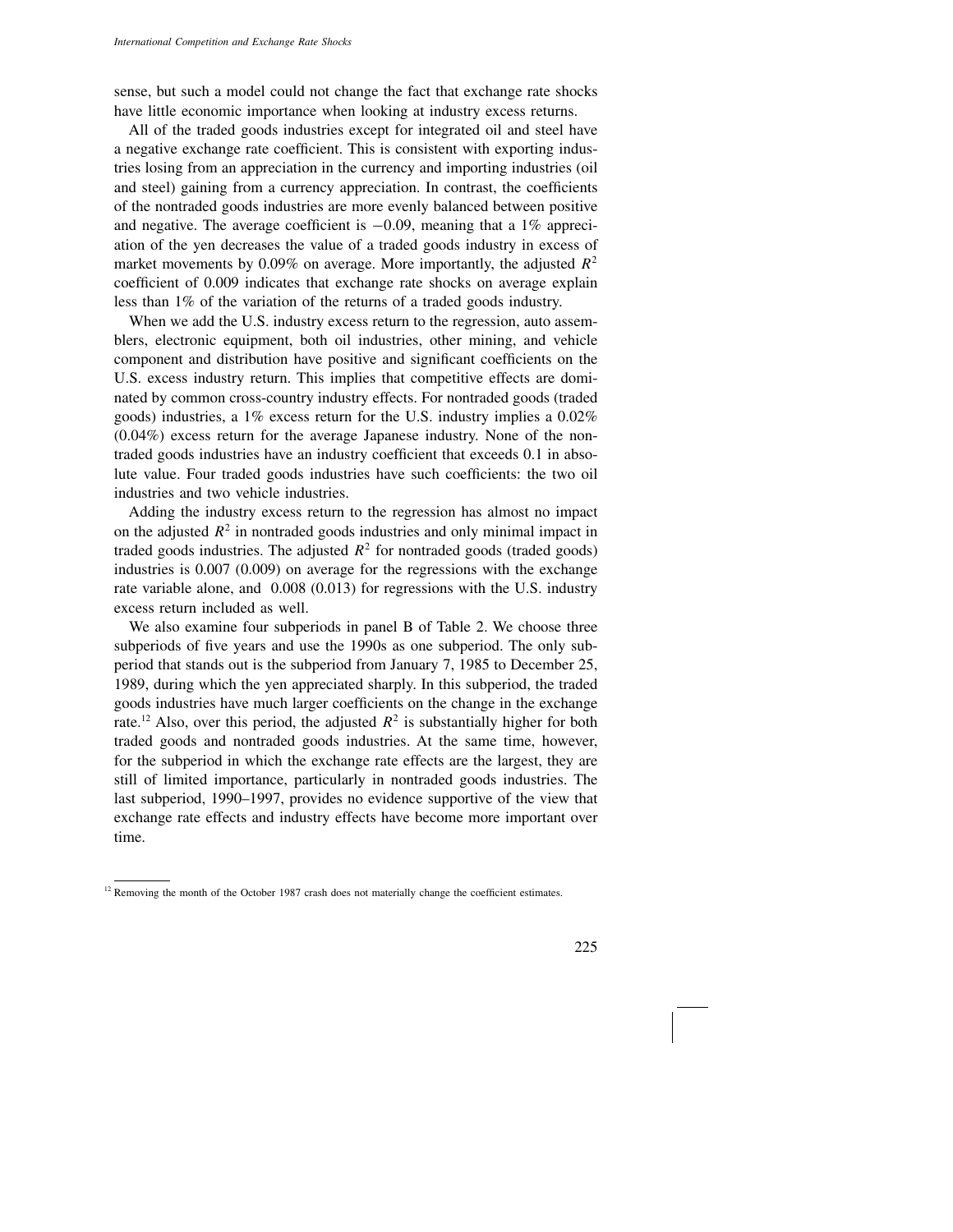# **2.2 Interpretation**

Our finding that exchange rates are relatively unimportant for the performance of Japanese industries relative to the Japanese market is consistent with many possible explanations. A first possible explanation is that we average across periods where the importance of international trade differs for Japanese industries. However, if that is the case, it should be that foreign exchange effects should be more important in the 1990s since this is the period where international trade is most important for these industries. However, we do not find that foreign exchange effects are higher in the 1990s. A second explanation is that the exchange rate effects are small in Japan because of characteristics of Japanese firms. For instance, it is often argued that Japanese firms pay less attention to shareholder wealth than Anglo-Saxon firms. It could be, therefore, that Japanese shareholders do not benefit from exchange rate depreciations as they would in countries where firms pay more attention to shareholder wealth. We therefore examine in Section 3 whether the impact of exchange rate shocks differs in five other countries. A third explanation is that exposure is low at the industry level because of offsetting exposures within an industry. In Section 6 we examine this possibility by focusing on exposure for single segment U.S. firms with significant foreign sales.

Though one can never fully rule out the possibility that we measure exposures incorrectly, we investigate it by focusing on alternative specifications. First, one could also argue that the market reflects the impact of exchange rate shocks at the industry level, so that we underestimate the impact of exchange rate shocks at the industry level by using excess returns. We therefore discuss results using raw returns in Section 5.1. In Section 7 we also investigate alternative regressions that allow the exposures to be nonlinear. A second related possibility is that our measures of exchange rate changes and industry effects are too noisy. For instance, it could be that transitory foreign exchange movements have little impact but permanent foreign exchange movements have a higher impact. If this explanation is right, we should find a greater impact of exchange rate shocks if we extend the measurement interval. Extending the measurement interval could also resolve another problem, namely that exchange rate shocks are incorporated into stock prices with a lag. In Section 4 we discuss estimates of our regressions using monthly, quarterly, and yearly intervals. In Section 5.2., we examine the possibility that bilateral exchange rate movements are not important while broader exchange rate movements are. Because industry indices often have a small number of firms, it could be that they have too much idiosyncratic risk to measure the impact of exchange rate shocks. However, we use broader industry measures (level 3 Datastream indexes) in regressions not reported here and our results are similar.13

<sup>&</sup>lt;sup>13</sup> With quarterly data for Datastream level 3 industries, we find that exchange rates explain a similar proportion of the variation in the excess industry returns as in level 6 industries.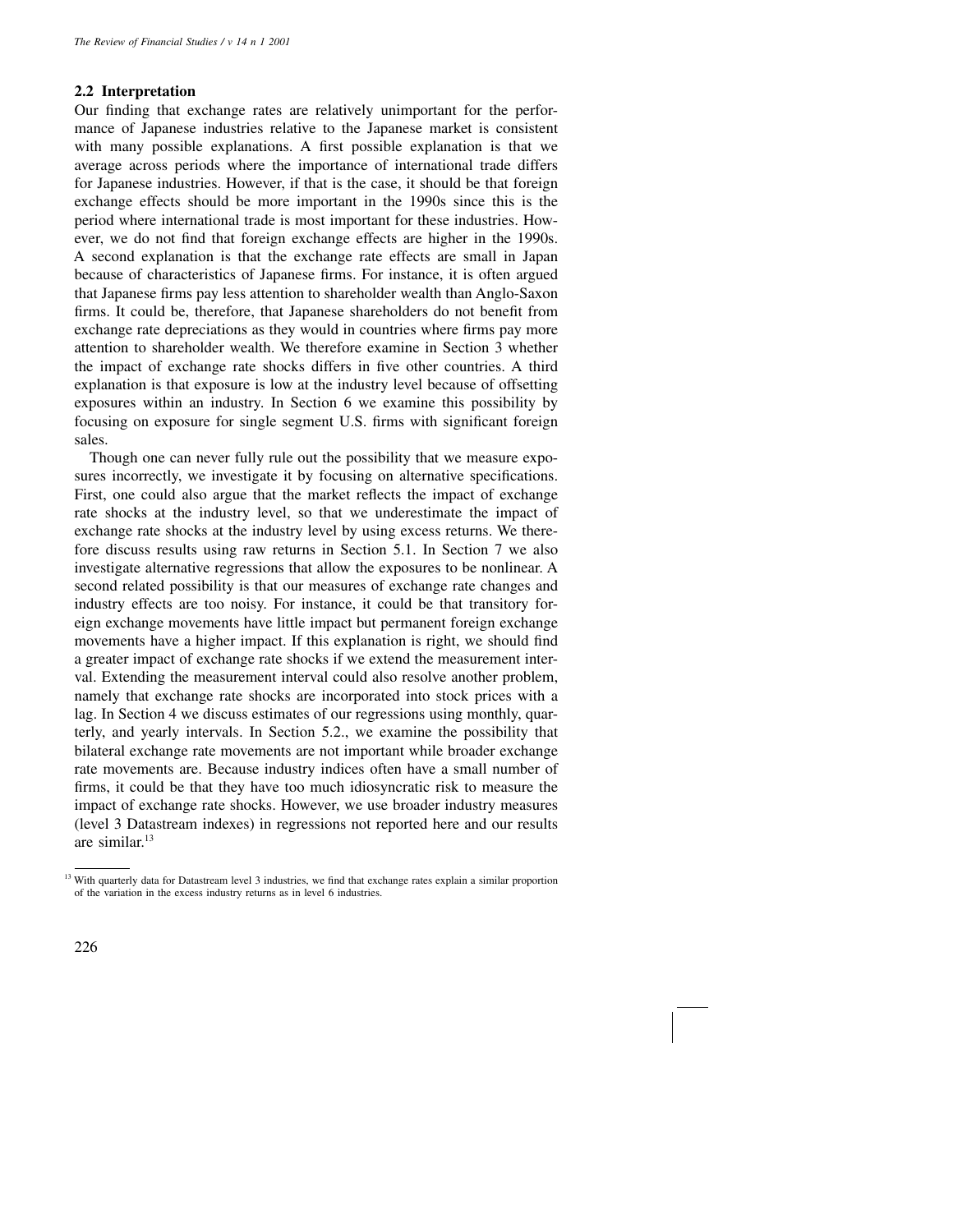# **3. Exchange Rate and Industry Effects Across Countries**

We now consider regressions similar to those of Section 2 using the other countries in our sample. These regressions lead to similar conclusions as the ones obtained for Japan, except that generally the economic importance of exchange rate shocks is even smaller. We report summary statistics in Table 3 and plot the coefficients, their *t*-statistics, and the adjusted  $R^2$ s in Figure 1. For completeness, we include the results for Japan discussed in Section 2 as well. The results for the United States use the yen price of the dollar to compute the exchange rate return. This implies that in all our regressions a positive exchange rate return corresponds to an appreciation of the local currency relative to the currency of the foreign country and therefore we can average coefficients across countries.

The results for the world are striking. We have 320 industry pairs. For these industry pairs, the average adjusted  $R^2$  is 0.004 for the regressions including only changes in exchange rates. Of interest, adding the industry excess returns increases the adjusted  $R^2$  to 0.01. A useful way to understand the economic relevance of exchange rate shocks is to note that no regression for the United States with the exchange rate as the only explanatory variable has an adjusted  $R^2$  in excess of 0.01. For Canada, France, Germany, the United Kingdom, and Japan, respectively, 1, 2, 5, 12, and 14 industries have adjusted  $R^2$ s in excess of 0.01. Using this measure, exchange rate effects are most important in Japan. As a further gauge of the economic magnitude of either the positive or negative exposure relative to the market, we take the absolute value of the exchange rate coefficient and then average across industries. The average absolute value of the coefficients is less than 0.13 for our broad categories in all countries except for Canada. Figure 1 confirms that for most industries the relative magnitude of the exchange rate coefficients is small, indicating that exchange rate movements cannot lead to large differences in industry performance. Of the 320 industries, only 26, or 8.1%, have exchange rate coefficients that are greater than 0.3 in absolute value. Traded goods industries are more likely to have a negative coefficient and nontraded goods industries are more likely to have a positive coefficient. Industry effects are generally positive and significantly so for 89 industry pairs. Only six industry pairs have a significantly negative industry slope coefficient. As expected, the industry effects explain more for traded goods industries than for nontraded goods industries. For traded goods industries, the average adjusted  $R^2$  increases from 0.003 to 0.021 as the excess return of the foreign industry is added. In contrast, the average adjusted  $R^2$  of the nontraded goods industries increases from 0.004 to 0.006. Our results show that the economic significance of exchange rate shocks is particularly small for the United States. The highest exchange rate slope coefficient for the whole sample for a U.S. industry is 0.10. No adjusted  $R^2$  exceeds 0.007 and the average adjusted  $R^2$  is approximately zero in the absence of industry effects.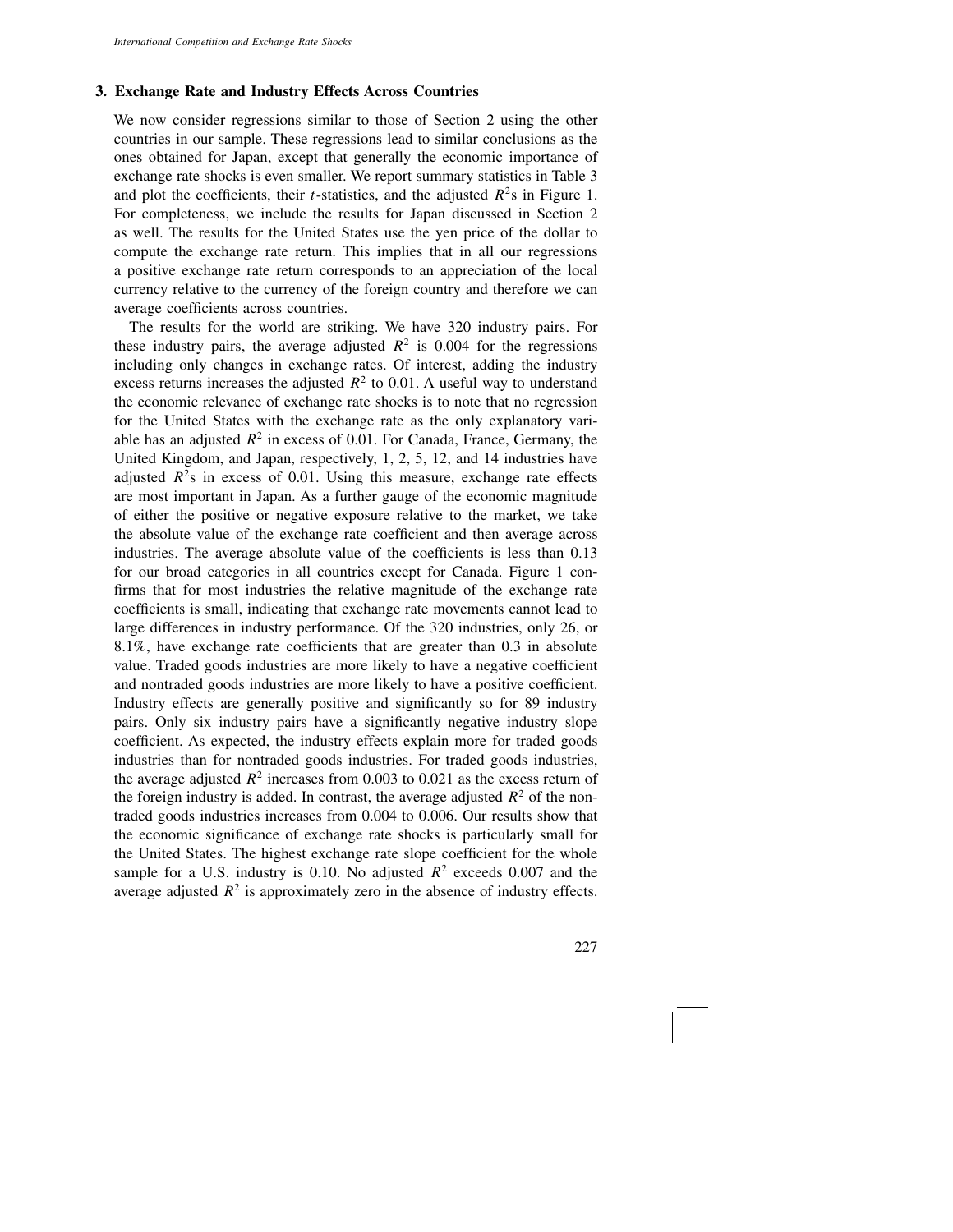|                         |                                                                     | World              |               |                              |                                                       | SU                                          |                     |                                                             |                                                    | Japan                                                                       |                         |                        |                                            | UK                 |                        |
|-------------------------|---------------------------------------------------------------------|--------------------|---------------|------------------------------|-------------------------------------------------------|---------------------------------------------|---------------------|-------------------------------------------------------------|----------------------------------------------------|-----------------------------------------------------------------------------|-------------------------|------------------------|--------------------------------------------|--------------------|------------------------|
|                         | $\vert d \vert$                                                     | Д                  | $R^2$<br>Adj. |                              | $\overline{q}$                                        | д                                           | Adj. $\mathbb{R}^2$ |                                                             | $\vert d \vert$                                    | Д                                                                           | R <sup>2</sup><br>Ādj.  |                        | 희                                          | д                  | $\mathbb{R}^2$<br>Adj. |
| N-Trad.<br>(220)        |                                                                     |                    | 0.004         | N-Trad.<br>(14)              |                                                       |                                             | 0.000               | N-Trad.                                                     |                                                    |                                                                             | 0.007                   | N-Trad.<br>(46)        |                                            |                    | 0.006                  |
|                         | $\begin{array}{c} 12 \\ 0.58 \\ 0.57 \\ 0.57 \end{array}$           | (0.80)<br>0.03     | 0.006         |                              | 0.9<br>0.9<br>0.9<br>0.9<br>0.9                       | (0.64)<br>$0.02\,$                          | 0.000               |                                                             |                                                    | (0.64)<br>0.02                                                              | 0.008                   |                        | $0.10$<br>$(1.87)$<br>$(1.86)$<br>$(1.86)$ | (0.98)<br>0.04     | 0.008                  |
| Traded<br>(100)         |                                                                     |                    | 0.003         | $\operatorname{Traded}$ (17) | 0.03                                                  |                                             | $-0.001$            | $\begin{array}{l} {\rm Traded} \\ (17) \end{array}$         |                                                    |                                                                             | 0.009                   | Traded<br>(19)         |                                            |                    | 0.005                  |
|                         | $\begin{array}{c} 11 \\ 14 \\ 0 \\ 15 \\ 0 \\ 1.5 \end{array}$      | (2.46)<br>0.08     | 0.021         |                              | $0.66$<br>$0.78$<br>$0.78$                            | (1.31)<br>0.03                              | 0.004               |                                                             | $0.13$<br>$0.76$<br>$0.13$<br>$0.78$               | (1.31)<br>0.04                                                              | 0.013                   |                        | $0.12$<br>$0.13$<br>$0.97$<br>$0.97$       | $0.12$<br>$(3.22)$ | 0.028                  |
| (320)<br>$\overline{a}$ |                                                                     |                    | 0.004         | (58)<br>$\overline{a}$       | 0.03                                                  |                                             | 0.000               | (58)<br>$\overline{z}$                                      | 0.13                                               |                                                                             | 0.008                   | (65)<br>$\overline{a}$ | 0.11                                       |                    | 0.005                  |
|                         | $\begin{array}{c} 0.12 \\ 0.50 \\ 0.30 \\ \hline \end{array}$       | (1.31)<br>0.05     | 0.010         |                              | $_{0.03}^{(0.73)}$<br>(0.75)                          | (0.84)<br>$0.02\,$                          | 0.001               |                                                             | $(2.60)$<br>0.13<br>(2.60)                         | (0.84)<br>0.03                                                              | 0.009                   |                        | $\frac{1.86}{0.11}$<br>(1.90)              | (1.63)<br>0.06     | 0.014                  |
|                         |                                                                     | Germany            |               |                              |                                                       | France                                      |                     |                                                             |                                                    | Canada                                                                      |                         |                        |                                            |                    |                        |
|                         | $\overline{=}$                                                      | $\boldsymbol{p}$   | Adj. $R^2$    |                              | $ \vec{q} $                                           | $\overline{b}$                              | Adj. $\mathbb{R}^2$ |                                                             | $\overline{q}$                                     | $\overline{b}$                                                              | $\mathcal{R}^2$<br>Adj. |                        |                                            |                    |                        |
| $N$ -Trad.<br>$(24)$    | $0.820$<br>$0.300$<br>$0.80$<br>$0.80$                              |                    | 0.005         | N-Trad.<br>(33)              | $\begin{array}{c} 11 \\ 130 \\ 1.5 \end{array}$       |                                             | 0.003               | N-Trad.<br>(35)                                             | 0.158                                              |                                                                             | 0.002                   |                        |                                            |                    |                        |
|                         |                                                                     | (0.35)<br>0.02     | 0.005         |                              | (1.27)                                                | 0.00000                                     | 0.003               |                                                             | (1.14)                                             | $\begin{smallmatrix} 1 & 1 & 1 \\ 0 & 1 & 1 \\ 1 & 0 & 1 \end{smallmatrix}$ | 0.009                   |                        |                                            |                    |                        |
| Traded<br>(15)          | $\begin{array}{c} 11 \\ 1.57 \\ 0.11 \\ 0.35 \\ \hline \end{array}$ |                    | 0.004         | Traded<br>(15)               | $(0.89)$<br>0.07<br>$0.07$                            |                                             | $-0.001$            | $\begin{array}{l} \text{Traded} \\ \text{(17)} \end{array}$ | 0.16)<br>0.16<br>0.10<br>0.10                      |                                                                             | 0.001                   |                        |                                            |                    |                        |
|                         |                                                                     | (0.71)<br>0.02     | 0.006         |                              | (0.89)                                                | $\begin{array}{c} 0.05 \\ 0.96 \end{array}$ | 0.004               |                                                             |                                                    | (6.67)<br>0.21                                                              | 0.065                   |                        |                                            |                    |                        |
| (39)<br>$\overline{A}$  |                                                                     |                    | 0.005         | (48)<br>$\overline{z}$       | 0.10                                                  |                                             | 0.002               | (52)<br>$\overline{z}$                                      | 0.24                                               |                                                                             | 0.001                   |                        |                                            |                    |                        |
|                         | $0.16$<br>$0.50$<br>$0.60$<br>$0.60$                                | $0.02$<br>$(0.49)$ | 0.006         |                              | $\begin{array}{c} 1.17 \\ -1.16 \\ -1.16 \end{array}$ | $\begin{array}{c} 0.01 \\ 0.35 \end{array}$ | 0.003               |                                                             | $\begin{array}{c} 1.5 \\ 0.23 \\ 0.13 \end{array}$ | $0.14$<br>(3.46)                                                            | 0.027                   |                        |                                            |                    |                        |

over the period from January 8, 1975, to June 23, 1997. The local currency denominated industry return in excess of the corresponding local weekly market return  $(r_i = R_i - R_M)$  is regressed on the dollar/currency exchange rat over the period from January 8, 1975, to June 23, 1997. The local currency denominated industry return in excess of the corresponding local weekly market return (r<sub>i</sub> = R<sub>i</sub> − R<sub>M</sub>) is regressed on the dollar/currency exchange rate or both the exchange rate and the U.S. industry return in excess of the value-weighted U.S. market return  $(v_{USS} = R_{USS} - R_{USM})$ . For the U.S. regressions the foreign market excess industry return is from Japan. The number in parentheses corresponds to the number of traded goods, nontraded goods, or total industries within a country. For the exchange rate coefficients and t-statistics, the absolute values of these numbers are taken before averaging.

**Table**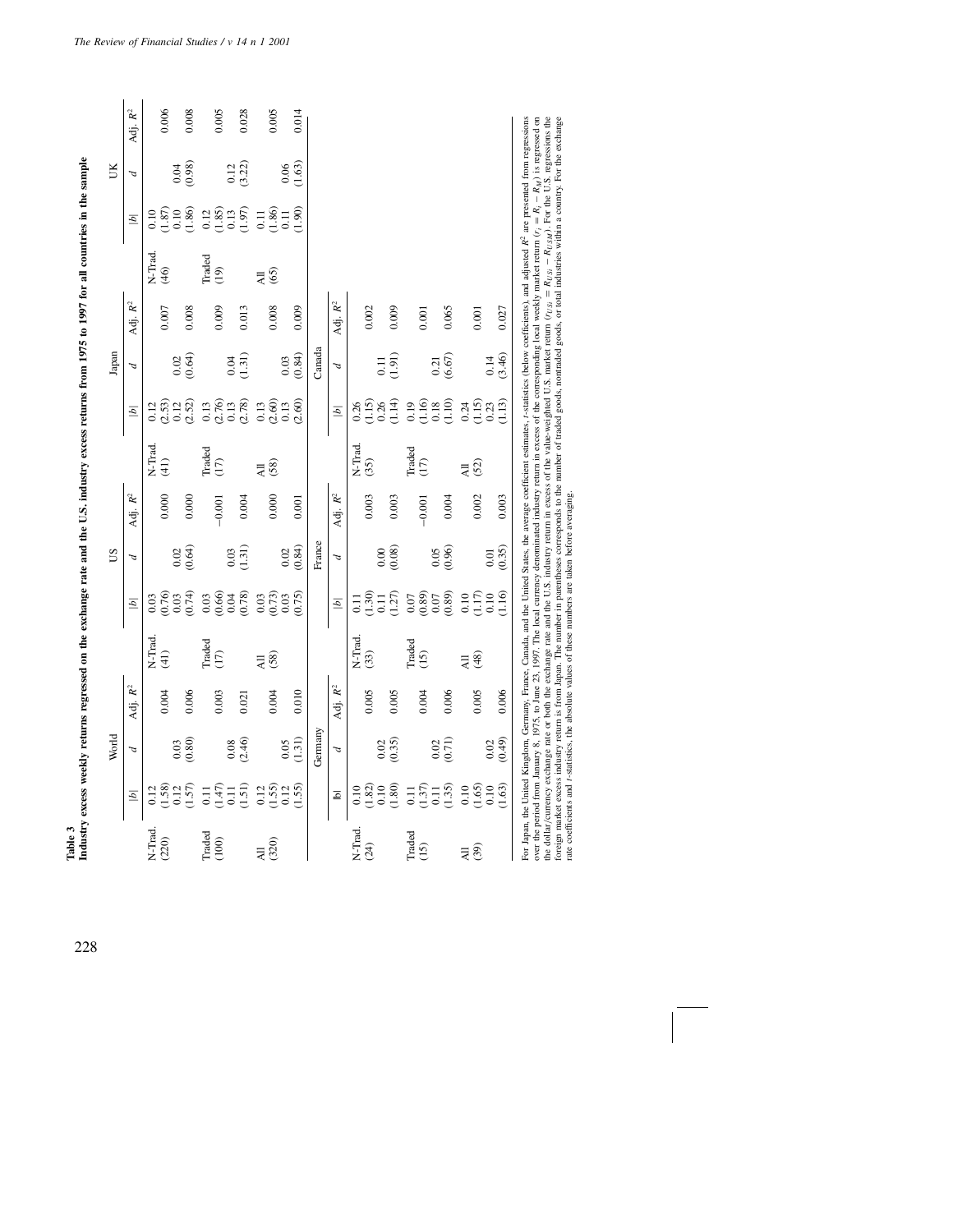

**Figure 1**

**All countries: Summary statistics for regressions of industry excess weekly returns**

The distribution of industry excess weekly returns in the United States, Japan, the United Kingdom, Germany, France, and Canada regressed on the dollar/currency exchange rate and the U.S. industry (or Japanese industry for U.S. industries) excess return for the period January 8, 1975, to June 23, 1997 are displayed. Plots for the coefficient estimates, the t-statistics, and the adjusted  $R^2$ s are shown for traded (black) and nontraded (white) industries.

The U.S. automotive assembly industry has a slope coefficient of −0.01 and an adjusted  $R^2$  of  $-0.001$ . No traded goods industry in the United States has a significant foreign exchange coefficient.

We saw in our discussion of the Japanese results that exposures were larger during the period from 1985 to 1989, when the yen appreciated sharply. During that period the deutsche mark and the French franc also sharply appreciated relative to the dollar. The exchange rate returns do not explain more during that period for French industries. For German industries, exchange rate exposures explain slightly more for nontraded goods industries. The average slope coefficient for nontraded goods industries is 0.13 with an adjusted  $R^2$ of 0.017. Twelve German industries have an adjusted  $R^2$  in excess of 0.01,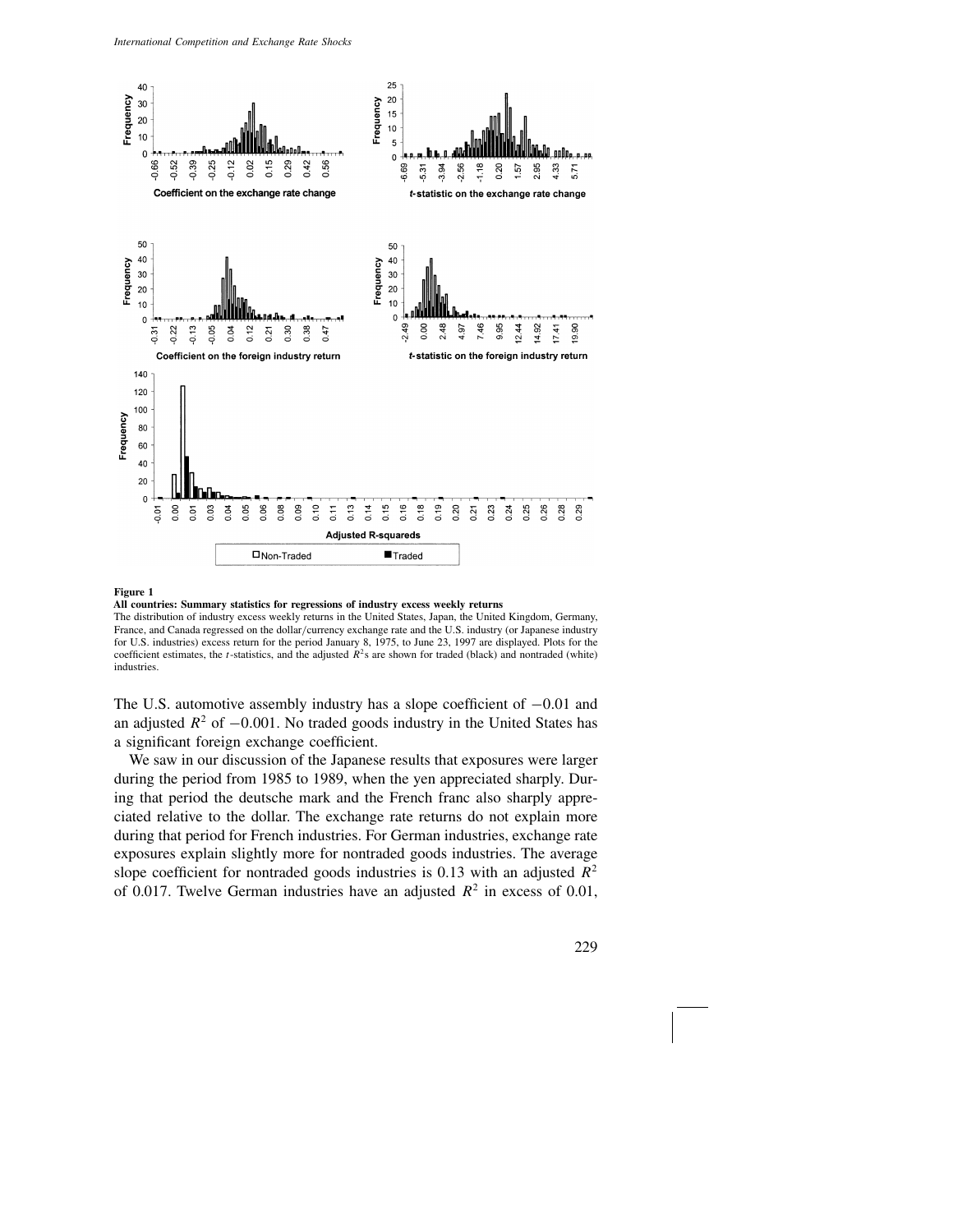but none has an adjusted  $R^2$  in excess of 0.10. Consequently, it may well be that the sharp appreciation of the yen explains why the 1985–1989 period has unique characteristics in Japan, but the equally sharp appreciation for some European currencies does not make that period stand out for their countries.

Our sample period covers a long period of time where the importance of international trade grew dramatically and financial markets became much more integrated. It could therefore be that our results for the whole sample period are not representative of the current importance of industry and exchange rate shocks. However, results for the 1990s are remarkably similar for those of the whole sample period. The exception is Canada, where industry effects increased for the traded goods industries. For all other countries, the results for the whole sample are not distinguishable from results for the 1990s.

# **4. Does the Economic Importance of Exchange Rate and Industry Shocks Increase when the Measurement Interval is Extended?**

In the previous two sections we showed that the economic importance of exchange rate shocks is small and that on average industry shocks are common across countries. All our regressions were estimated using weekly returns. As mentioned earlier, there are reasons to be concerned that changes in the measurement interval could affect our conclusions. We therefore investigate in this section whether our results are affected if we measure returns over longer periods of time.

In Table 4 we report results using yearly measurement intervals. Looking at all industries together, we see that exchange rate coefficients are higher using yearly measurement intervals than using weekly measurement intervals. For the whole world, the average of the absolute value of the exchange rate coefficient increases from 0.12 with weekly intervals to 0.37 using yearly intervals. Further, exchange rate shocks explain more of the variation in returns as the measurement interval increases.<sup>14</sup> However, the effect is small. For the whole world, the average adjusted  $R^2$  for regressions using only the exchange rate returns increases from 0.004 to 0.008 and 0.015 as one goes from weekly to quarterly and annual data. For traded goods industries, the adjusted  $R^2$ changes from 0.003 to 0.016. However, for the traded goods industries for the regressions that have both exchange rate shocks and industry shocks the adjusted average  $R^2$  increases from 0.02 to 0.10. The main conclusion, therefore, is that as we use longer measurement intervals the industry effects grow much more than the exchange rate effects. The United States is an exception to this conclusion in that the impact of exchange rate shocks is trivial for

<sup>&</sup>lt;sup>14</sup> In results not reported here, we also estimate our regressions on monthly and quarterly data. The general conclusion is that the importance of exchange rates and industry effects is increasing in the observation interval.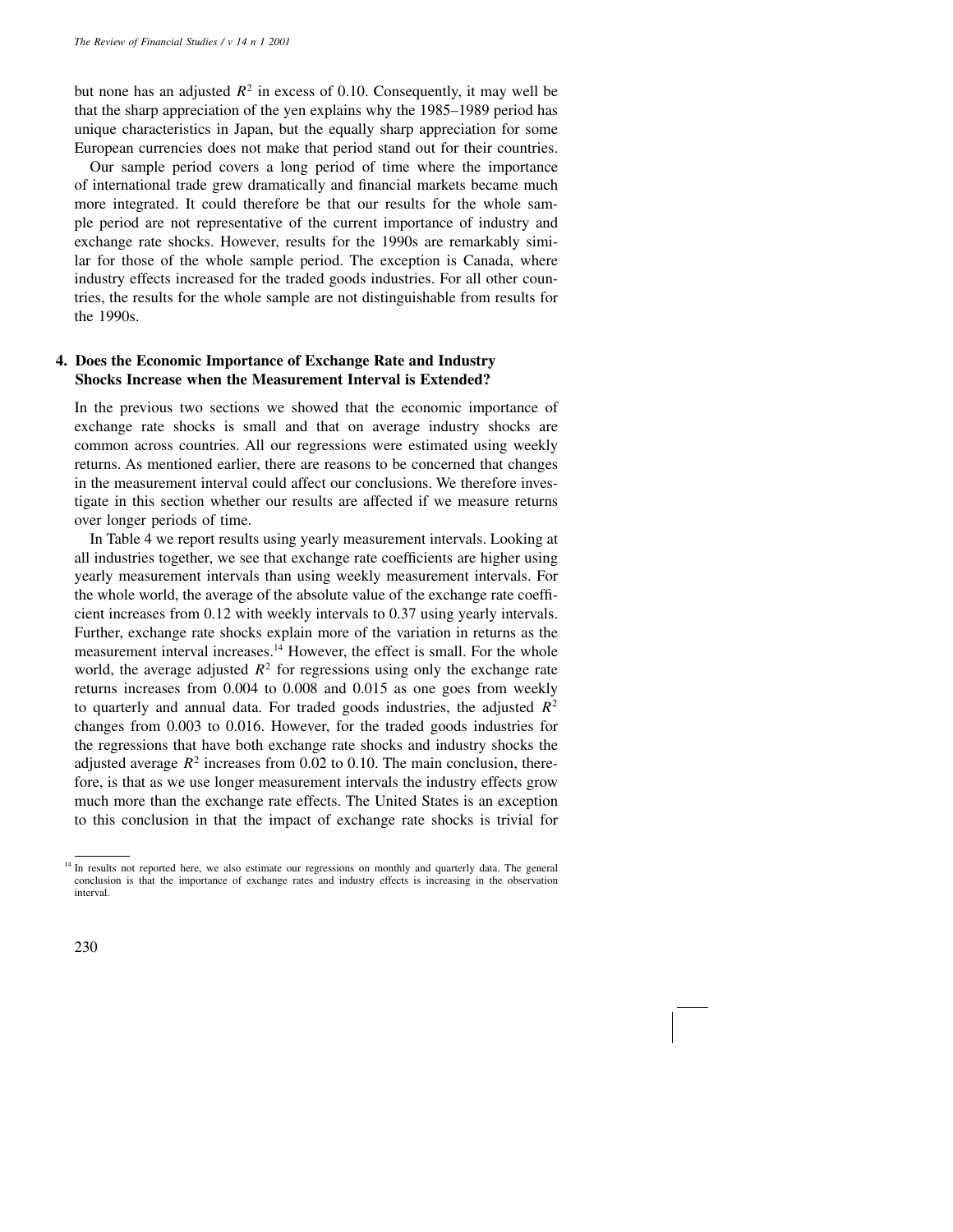any measurement interval since regressions with exchange rate returns only have negative adjusted  $R^2$ s on average regardless of the measurement interval. At the other extreme, using yearly data, the average  $R^2$  for the United Kingdom traded goods industries is 0.06 for regressions with the exchange rate returns only and 0.198 for regressions with exchange rate returns and industry returns. Using weekly and monthly data, we found weak evidence that lagged exchange rate exposure increases explanatory power (particularly at the weekly level), but the effect is economically trivial. This suggests that most of the increase in explanatory power from increasing the measurement interval is simply due to a stronger signal:noise ratio—exchange rates and industry effects represent a larger proportion of the variation in stock returns at longer horizons.

# **5. Do the Results Change with Alternate Returns Definitions?**

## **5.1 Exchange rates and market returns**

All the previous analysis is conducted with industry returns in excess of their respective local market indexes. The benefit from this approach is that we do not confound market shocks with industry or foreign exchange shocks. Our procedure provides an accurate assessment of how exchange rate shocks affect the performance of an industry relative to the market. One might argue, however, that exchange rate shocks have a common effect on all industries that we ignore and that may be economically important. To assess this common effect is difficult because market movements can affect exchange rates. Nevertheless, attributing all market moves correlated with exchange rate shocks to exchange rate shocks provides an upper-bound to the economic importance of exchange rate shocks. To investigate this upper bound, we estimate the relation between market returns and exchange rates in Table 5 for various measurement intervals. The adjusted  $R^2$  for regressions with only the exchange rate are generally largest at the quarterly and smallest at the yearly interval. One could view these regressions with only the exchange rate as taking the extreme view that exchange rates exogeneously determine market returns. However, even under this view, the results in Table 5 indicate surprisingly little ability for exchange rates to influence marketwide returns, particularly at weekly and yearly intervals. Again, the United States seems insulated from exchange rate shocks, as these shocks have no explanatory power for the market returns.

With the extreme view that all the correlation between the market and the exchange rate is attributable to the exchange rate causing changes in the market, one would estimate the impact of exchange rate shocks on industries without controlling for the return of the market. With this view, the regressions in Table 5 estimate the exchange rate exposure of the market and the regressions displayed in Tables 3 and 4 estimate the incremental relation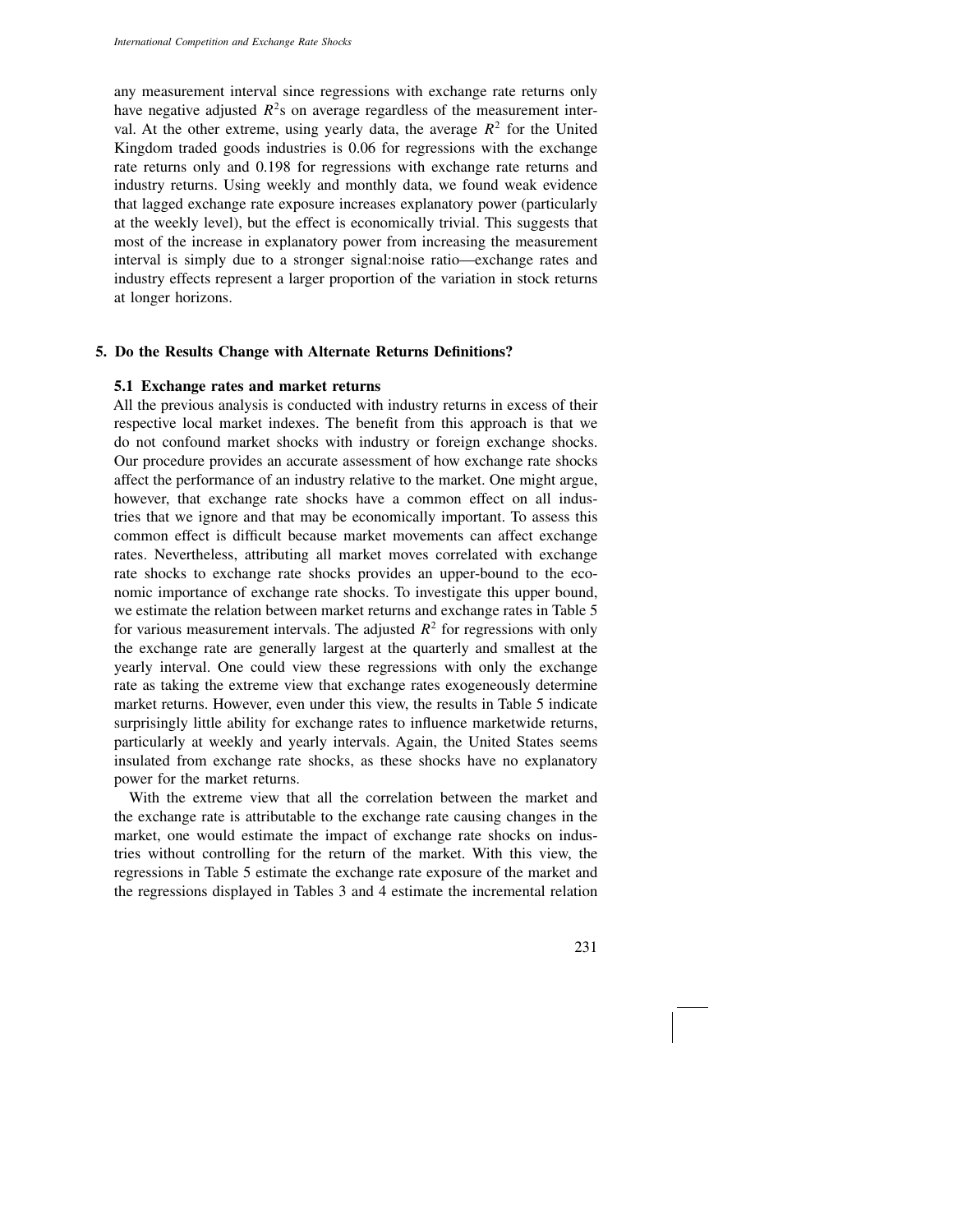|                                                            |                                                             | World                                       |                     |                                                     |                                      | SU                    |                        |                                                     |                                                              | Japan                 |                     |                        |                              | UК             |                     |
|------------------------------------------------------------|-------------------------------------------------------------|---------------------------------------------|---------------------|-----------------------------------------------------|--------------------------------------|-----------------------|------------------------|-----------------------------------------------------|--------------------------------------------------------------|-----------------------|---------------------|------------------------|------------------------------|----------------|---------------------|
|                                                            | Avg.                                                        | $\mathsf{coeff}.$                           |                     |                                                     |                                      | Avg. coeff.           |                        |                                                     |                                                              | Avg. coeff.           |                     |                        | Avg. coeff.                  |                |                     |
|                                                            | $\overline{q}$                                              |                                             | Adj. $R^2$          |                                                     | $\overline{d}$                       | Α                     | Adj. R <sup>2</sup>    |                                                     | $\overline{d}$                                               | Þ                     | Adj. R <sup>2</sup> |                        | $\overline{q}$               | Α              | Adj. R <sup>2</sup> |
| $N-Trad.$<br>$(181)$                                       | (0.97)<br>0.35                                              |                                             | 0.014               | N-Trad.<br>(38)                                     | (0.70)<br>0.22                       |                       | $-0.016$               | N-Trad.<br>(38)                                     | $\begin{array}{c} 33 \\ 1.5 \\ -1.5 \end{array}$             |                       | 0.036               | N-Trad.<br>(40)        | $0.34$<br>$(1.09)$           |                | 0.023               |
|                                                            | $\frac{0.36}{0.97}$                                         | (15)<br>$\frac{0.08}{0.31}$                 | 0.031               |                                                     | $(0.63)$<br>0.20                     | $(-0.16)$<br>$-0.08$  | $-0.009$               |                                                     | (1.10)                                                       | $- (0.16)$<br>0.02    | 0.044               |                        | (1.18)<br>0.36               | (0.97)<br>0.23 | 0.065               |
| $\begin{array}{c} \text{Trade} \\ \text{(81)} \end{array}$ | $0.41$<br>$0.45$<br>$0.45$                                  |                                             | 0.016               | Traded $(15)$                                       | $0.15$<br>$0.67$<br>$0.20$           |                       | $-0.017$               | Traded<br>(15)                                      | $3.53$<br>$-1.53$                                            |                       | 0.036               | Traded (17)            | $0.500$<br>$0.500$<br>$0.60$ |                | 0.060               |
|                                                            | (1.11)                                                      | $0.32$<br>(1.33)                            | 0.103               |                                                     | (0.73)                               | $\frac{0.32}{(1.25)}$ | 0.046                  |                                                     | (1.17)                                                       | $0.27$<br>(1.25)      | 0.093               |                        |                              | (1.49)<br>0.34 | 0.198               |
| (262)<br>$\overline{AB}$                                   | (0.98)<br>0.37                                              |                                             | 0.015               | (53)<br>$\overline{A}$                              | $0.20$<br>$(0.69)$                   |                       | $-0.017$               | (53)<br>$\overline{z}$                              | 0.33                                                         |                       | 0.036               | (57)<br>$\overline{A}$ | 0.39<br>(1.17)               |                | 0.034               |
|                                                            | (1.01)<br>0.38                                              | $\frac{0.15}{0.63}$                         | 0.053               |                                                     | (0.65)<br>0.20                       | (0.24)<br>0.03        | 0.007                  |                                                     | $(1.16)$<br>$0.32$<br>1.12                                   | (0.24)<br>0.09        | 0.058               |                        | (1.31)<br>0.41               | (1.12)<br>0.26 | 0.103               |
|                                                            |                                                             | Germany                                     |                     |                                                     |                                      | France                |                        |                                                     |                                                              | Canada                |                     |                        |                              |                |                     |
|                                                            | Avg. coeff.                                                 |                                             |                     |                                                     |                                      | Avg. coeff.           |                        |                                                     |                                                              | Avg. coeff.           |                     |                        |                              |                |                     |
|                                                            | $\overline{q}$                                              |                                             | Adj. R <sup>2</sup> |                                                     | $\overline{a}$                       | P                     | $\mathbb{R}^2$<br>Ādj. |                                                     | $\overline{d}$                                               | Þ                     | Adj. R <sup>2</sup> |                        |                              |                |                     |
| N-Trad.<br>(18)                                            | $(1.07)$<br>$(1.23)$<br>$(1.23)$<br>0.30                    | $\begin{array}{c} 0.10 \\ 0.53 \end{array}$ | 0.020<br>0.046      | N-Trad.<br>(22)                                     | (1.01)<br>$\frac{10}{1.36}$<br>0.40  | $\frac{0.10}{0.21}$   | 0.033<br>0.031         | N-Trad.<br>(25)                                     | 9696<br>1969                                                 | $0.14$<br>$(0.64)$    | $-0.009$<br>0.005   |                        |                              |                |                     |
| $\begin{array}{c} \text{Trade} \\ \text{(10)} \end{array}$ | $\begin{array}{c} 0.25 \\ 0.91 \\ 0.27 \\ 0.96 \end{array}$ | $0.21$<br>$(0.94)$                          | 0.015<br>0.001      | $\begin{array}{l} {\rm Traded} \\ (10) \end{array}$ | (1.09)<br>$0.36$<br>$(0.95)$<br>0.41 | $\frac{0.25}{(0.77)}$ | 0.008<br>0.056         | $\begin{array}{l}\text{Traded} \\ (14) \end{array}$ | (66.0)<br>$\frac{0.79}{0.83}$<br>0.91                        | $\frac{0.50}{(2.01)}$ | $-0.005$<br>0.166   |                        |                              |                |                     |
| (28)<br>$\overline{AB}$                                    | (1.02)<br>$\frac{4}{11}$<br>0.28<br>0.32                    | $0.4$<br>$(0.67)$                           | 0.013<br>0.035      | $\overline{43}$                                     | (1.05)<br>(1.04)<br>0.38<br>0.38     | (0.39)<br>0.15        | 0.039<br>0.025         | (39)<br>$\overline{A}$                              | $\begin{array}{c} 0.67 \\ 0.76 \\ 0.73 \end{array}$<br>(181) | (1.13)<br>0.27        | $-0.008$<br>0.062   |                        |                              |                |                     |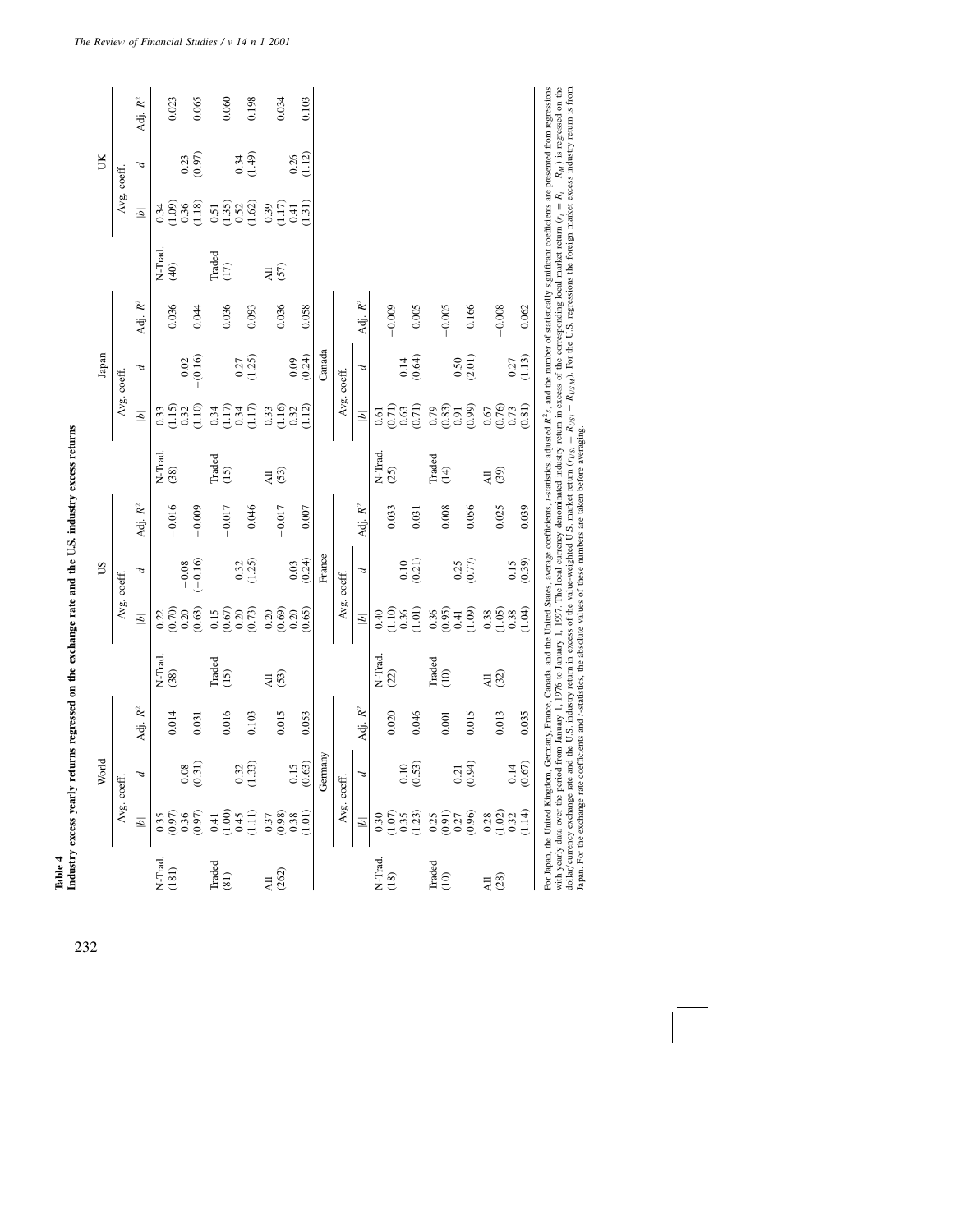|         |                            | Weekly                                                    |                     |                    | <b>Quarterly</b>                                                   |                     |                                  | Yearly                 |                     |
|---------|----------------------------|-----------------------------------------------------------|---------------------|--------------------|--------------------------------------------------------------------|---------------------|----------------------------------|------------------------|---------------------|
|         | a                          | d                                                         | Adj. R <sup>2</sup> | а                  | ء                                                                  | Adj. R <sup>2</sup> | a                                | d                      | Adj. R <sup>2</sup> |
| S.L     | 0.00                       | $-0.05$                                                   |                     | 10.04              |                                                                    |                     | 0.12                             |                        |                     |
|         |                            |                                                           | 0.001               |                    | $0.39$<br>$0.39$<br>$0.39$<br>$0.39$<br>$0.39$<br>$0.32$<br>$0.32$ | $-0.010$            |                                  | 8823534<br>883554      | $-0.041$            |
| Japan   | $\frac{4}{4}$ 90           |                                                           |                     |                    |                                                                    |                     | 3.96<br>0.06                     |                        |                     |
|         |                            |                                                           | 0.024               |                    |                                                                    | $-0.010$            |                                  |                        | 0.001               |
|         |                            |                                                           |                     |                    |                                                                    |                     |                                  |                        |                     |
|         | 2.30<br>2.9.9.9<br>2.9.9.9 | $\begin{array}{c} 234 \\ 244 \\ -256 \\ -256 \end{array}$ | 0.000               | 98<br>1985<br>1986 |                                                                    | 0.030               | $(1.38)$<br>$(1.58)$<br>$(0.50)$ |                        | 0.044               |
| Germany |                            |                                                           |                     |                    | $-0.38$                                                            |                     |                                  | $- (1.43)$<br>$- 0.30$ |                     |
|         |                            |                                                           | 0.004               |                    |                                                                    | 0.067               |                                  |                        | $-0.009$            |
| France  | $^{(3.54)}_{0.00}$         | $-2.36$<br>$-0.10$                                        |                     | (3.04)             | $-0.59$<br>$-0.24$                                                 |                     |                                  | $-0.89$<br>$-0.25$     |                     |
|         | $(3.87)$<br>0.00           | $(06.1) -$                                                | 0.002               | (3.26)             | $-(1.27)$                                                          | 0.007               | $(2.22)$<br>$(2.38)$<br>$(2.38)$ | $-(0.55)$              | $-0.031$            |
| Canada  |                            | 0.55                                                      |                     | 0.03               | 0.99                                                               |                     | 0.12                             | 0.51                   |                     |
|         | (14.47)                    | (6.02)                                                    | 0.029               | 4.33               | (2.92)                                                             | 0.080               | 3.25                             | (0.68)                 | $-0.025$            |

For the United States, Japan, the United Kingdom, Germany, France, and Canada, the coefficients, 1-statistics, and the adjusted  $R^2s$  are presented from weekly, quarterly, and yearly regression over the entire January 8, For the United States, Japan, the United Kingdom, Germany, France, and Canada, the coefficients, t-statistics, and the adjusted R<sup>2</sup>s are presented from weekly, quarterly, and yearly regression over the entire January 8, 1975, to June 23, 1997 time period. The local currency market return  $(R_M)$  is regressed on the dollar/currency exchange rate. For the U.S. regressions the exchange rate is the yen/dollar exchange. The OLS regressions is as follows:

 $R_{Mi} = \alpha_i + b_i R_{FX} + \eta_i$  for each market *i*.  $R_{Mi} = \alpha_i + b_i R_{FX} + \eta_i$  for each market *i*.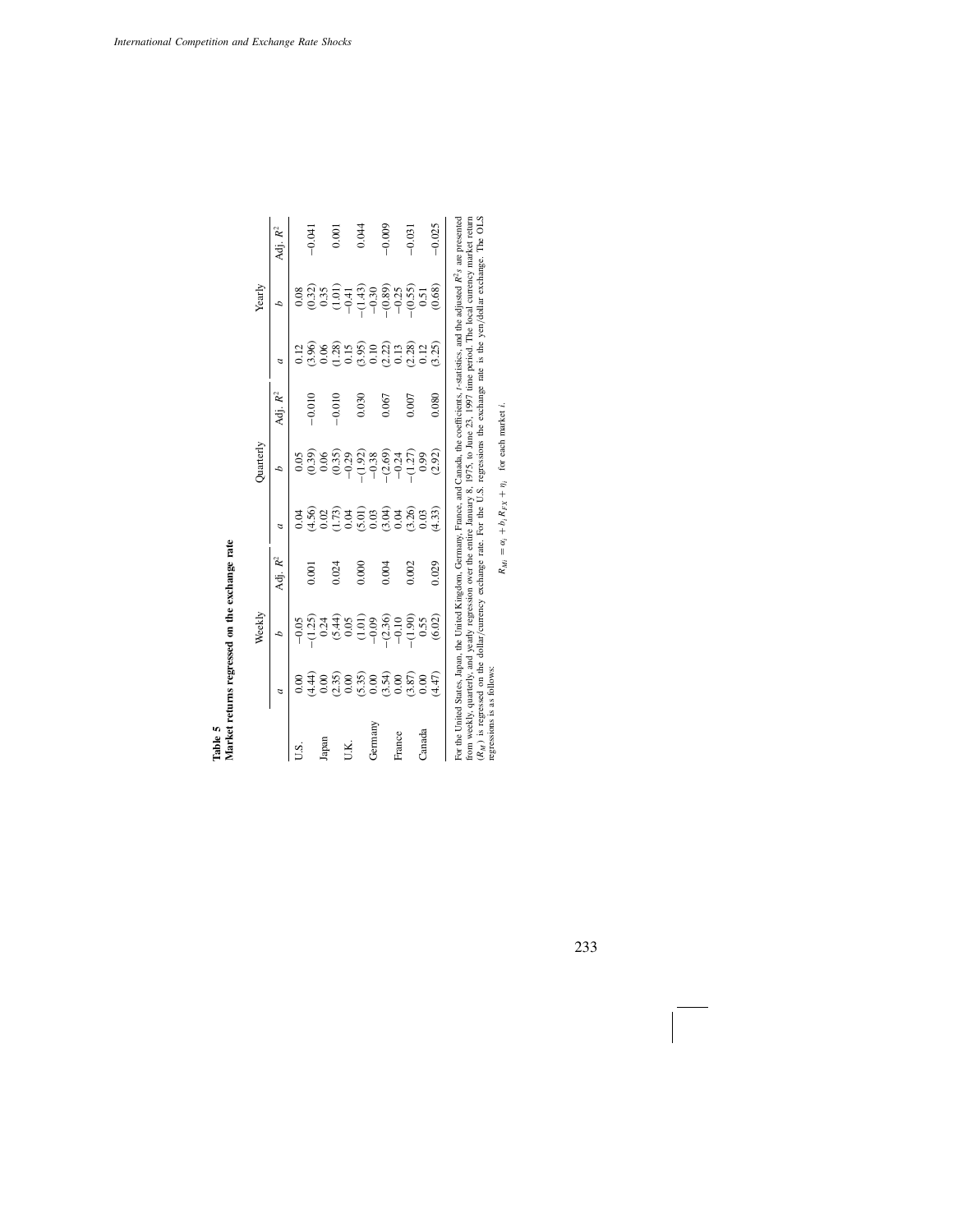between market returns and exchange rates as well as the industry exchange rate exposure. To evaluate the effect of exchange rates with this view more formally, we regress industry returns on changes in exchange rates using quarterly data but do not report the results. The average adjusted  $R^2$  across all industry regressions is only 0.018 compared to 0.008 when we use excess returns. It follows that our conclusions hold irrespective of whether we use industry excess returns or industry returns. A formal analysis of the pricing of exchange rate risk is beyond the scope of this article. Nevertheless, our results imply that it would be difficult to find out whether exchange rate risk is priced in stocks because exchange rate shocks have so little impact on stock returns.<sup>15</sup>

## **5.2 Changing the benchmark exchange rate and industry return**

In this article we study the impact of a country's exchange rate and industry shocks on the same industry in another country. The earlier literature focuses instead on analyses that use trade-weighted exchange rates and industry indexes constructed across countries. Analyses that rely on trade-weighted exchange rates and worldwide industry indexes cannot estimate directly the impact of bilateral competitive shocks, but they provide better estimates of the impact of some types of common shocks. To the extent that common shocks are important, it is therefore useful to evaluate their significance using broader industry return measures and exchange rate shocks than the bilateral measures. To examine this issue, we use Datastream's trade-weighted exchange rate as the relevant exchange rate.<sup>16</sup> In addition, for each industry in a particular country we use the local currency excess returns from the remaining (five) countries to form a value-weighted industry excess returns index.<sup>17</sup>

Quarterly return regressions are estimated similar to those in Table 4 except that a trade-weighted exchange rate and value-weighted industry excess return index are used as explanatory variables. On average, across all industries in all countries the adjusted  $R^2$  for regressions with just the trade-weighted exchange rate is 0.008—a nearly identical adjusted  $R^2$  as that obtained from regressions with bilateral dollar rates. This evidence suggests that using trade-weighted exchange rates may ignore valuable information in bilateral exchange rates, since trade-weighted exchange rates on average do not

<sup>&</sup>lt;sup>15</sup> Adler and Dumas (1983) demonstrate the conditions under which each exchange rate term is a separate risk factor. See Jorion (1991), Dumas and Solnik (1995), and De Santis and Gerard (1998) for empirical analyses of these issues.

<sup>&</sup>lt;sup>16</sup> This trade-weighted exchange reflects the trading pattern of the country rather than the industry. Constructing a trade-weighted exchange rate at the industry level is difficult because trade data does not match the Datastream industry classifications.

 $17$  The local currency industry returns are in excess of their local market index. The weights are the dollar market capitalization of each industry as a proportion of the total dollar market value of the industry at the beginning of the quarter.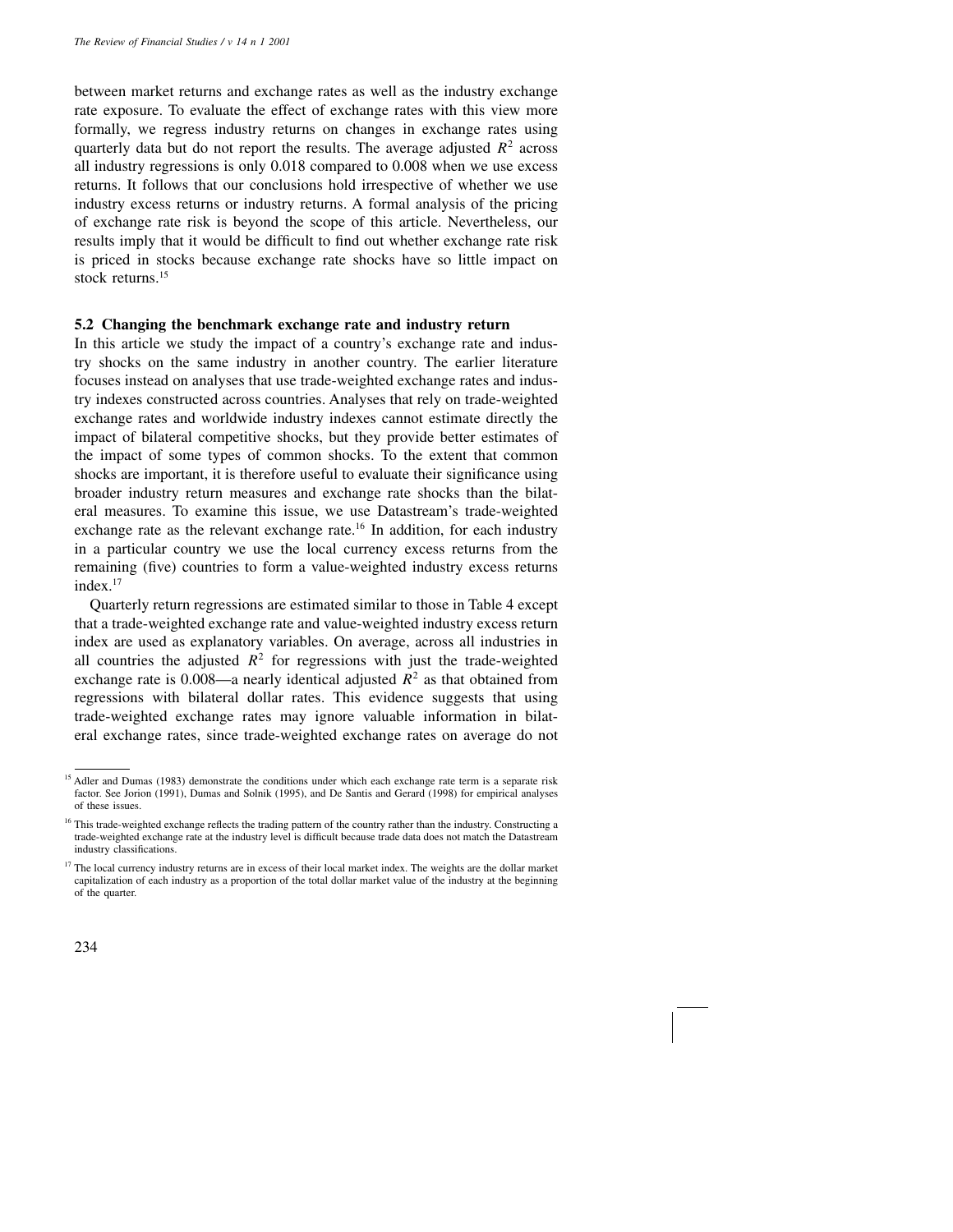explain more of industry returns than a single bilateral exchange rate. For regressions with the trade-weighted exchange rate and the industry index constructed from other countries, the average adjusted  $R^2$  across all industry regressions in all countries is 0.040 and is 0.008 higher than the average adjusted  $R<sup>2</sup>$  with quarterly data discussed in Section 4. This evidence is consistent with the view that common shocks are most important at the industry level and that these shocks are measured more accurately using a portfolio of industry returns across countries.

## **6. Exposure at the Individual Firm Level**

One possible explanation for the low explanatory power of exchange rates for industry returns is that firms have high exposure coefficients in absolute value, but these exposures cancel each other out within an industry because some are positive and others negative. With this explanation, exchange rate shocks would be important at the firm level, but diversified away at the industry level. In addition, there could be a diversification effect within firms as a firm may experience both positive and negative exposures from different divisions of the firm if the firm is engaged in several related businesses. To investigate this important issue we focus our attention on single industry segment firms with foreign sales. Because of data limitations we use only U.S. firms. Geographic segments are denoted as "Asian" or "European" if all of the reported foreign sales are in that region or "other foreign" if the reported foreign sales are not entirely in either of those regions. We use the yen/dollar rate for firms with Asian sales and the pound/dollar rate is used for firms with European sales. The trade-weighted exchange rate is used for the other firms. Because foreign operations may produce an offsetting exposure to foreign sales, firms are further classified as either having foreign assets or only domestic assets. Identifying U.S. firms with foreign operations through the use of geographic segment data is similar to Jorion (1990), but he focused on multinational corporations where exposures could be diversified within a firm, whereas we focus on single segment firms.<sup>18</sup>

Table 6 reports average foreign sales, profits, and assets for firms in each category with at least some foreign sales.<sup>19</sup> For firms with at least some foreign sales, the average foreign sales are between 25% and 30% of sales. To measure the economic significance of foreign exchange shocks, Table 6 reports the average adjusted  $R^2$ s from regressions of individual firm monthly returns in excess of the CRSP value-weighted market index regressed on

<sup>&</sup>lt;sup>18</sup> Linck (1998) focuses on understanding cash flow exposure for single industry segment U.S. firms with foreign operations. As discussed by Jorion, the Financial Accounting Standards Board has left a variety of reporting options to the discretion of the firm, which introduces measurement error in the classifications.

<sup>&</sup>lt;sup>19</sup> There are only two firms with Asian sales and purely domestic assets and thus results for this category are not included.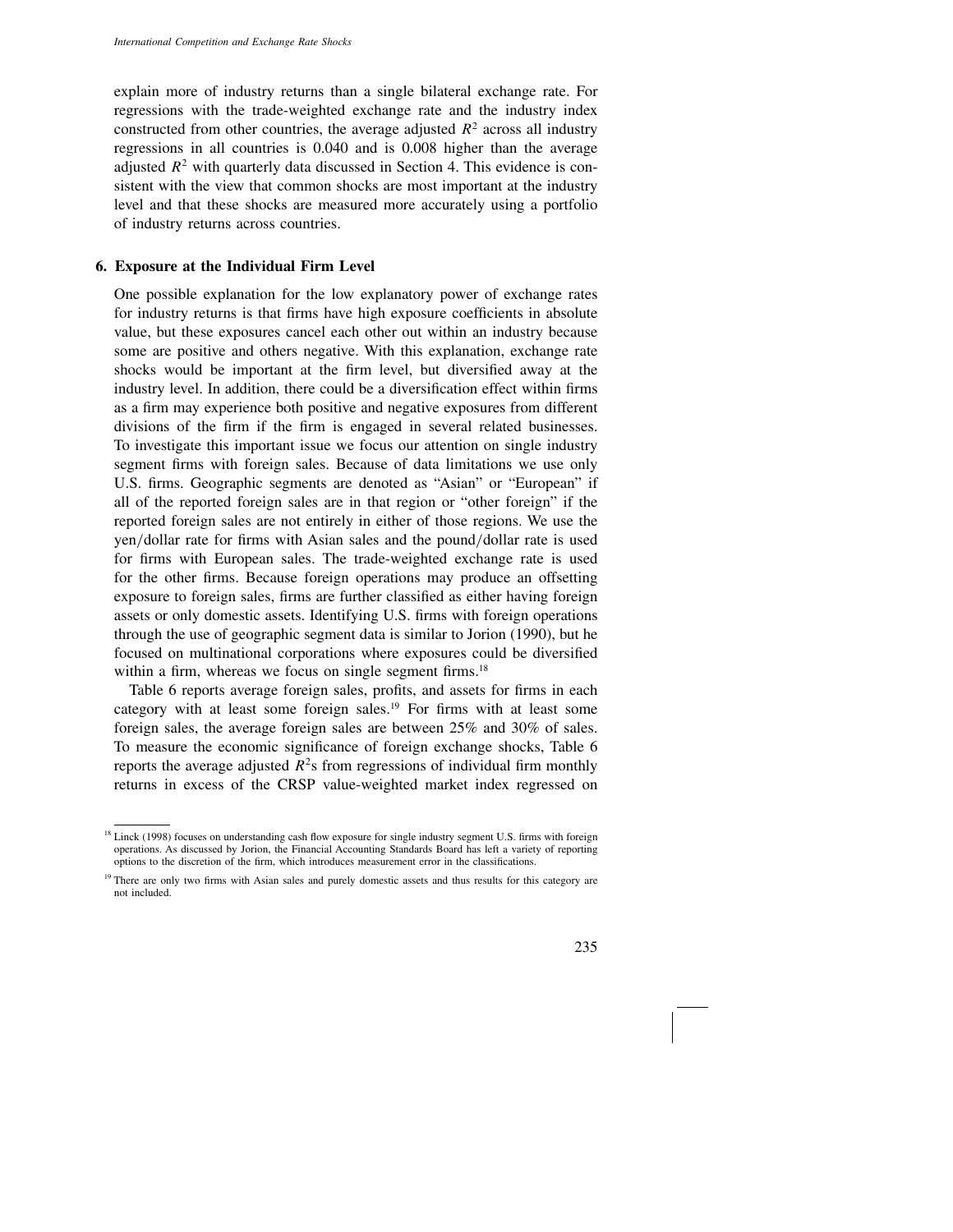**Table 6**

| ֧֧֧֧ׅ֧֧ׅ֧֧ׅ֧֧֧֧֦֧֚֚֚֚֚֚֚֚֚֚֚֚֚֚֚֚֚֚֚֚֚֚֚֚֚֚֚֚֝֝֓֝֓֜֓֝֓֜֓֝֬֜֓֜֜ |
|----------------------------------------------------------------|
| ١                                                              |
|                                                                |
|                                                                |
|                                                                |
|                                                                |
| ١<br>l                                                         |
|                                                                |
| ١                                                              |
|                                                                |
|                                                                |
|                                                                |
|                                                                |
|                                                                |
|                                                                |
| .<br>.<br>.                                                    |
|                                                                |
| Refni<br>j                                                     |

|                                                                                                                                                                 |                                         | Average                        |                                                                  |                                           | $R_{FX}$ coefficient                      |                          | Adjusted $R^2$                            |                                           |                                 | z             | signf                 |              |
|-----------------------------------------------------------------------------------------------------------------------------------------------------------------|-----------------------------------------|--------------------------------|------------------------------------------------------------------|-------------------------------------------|-------------------------------------------|--------------------------|-------------------------------------------|-------------------------------------------|---------------------------------|---------------|-----------------------|--------------|
|                                                                                                                                                                 | Sales                                   | Profits                        | Assets                                                           | d                                         | t(b)                                      | $\widehat{\mathcal{E}}$  | (B)                                       | $\overline{C}$                            | $Diff (5-4)$                    | z             |                       |              |
| É,<br>Foreign sales $> 0$                                                                                                                                       |                                         |                                |                                                                  |                                           |                                           |                          |                                           |                                           |                                 |               |                       |              |
| Asia, for. assets                                                                                                                                               |                                         |                                |                                                                  |                                           |                                           |                          |                                           |                                           |                                 |               |                       |              |
| Eur, dom. assets                                                                                                                                                |                                         |                                |                                                                  |                                           |                                           |                          |                                           |                                           |                                 |               |                       |              |
| Eur, for. assets                                                                                                                                                |                                         |                                |                                                                  |                                           |                                           |                          |                                           |                                           |                                 |               |                       | 그            |
| Oth, dom. assets                                                                                                                                                | 292<br>0.260<br>0.243<br>0.316<br>0.316 | 509<br>0.474<br>0.005<br>0.165 | 8888888888888                                                    |                                           |                                           |                          |                                           | 103<br>0.093<br>0.1120<br>0.150           | 002<br>0.000<br>0.000<br>0.000  | ಸ ಇತ್ಲ ಇಲ್ಲಿ  |                       | 4            |
| Oth, for. assets                                                                                                                                                |                                         |                                |                                                                  |                                           | + 1<br>0000<br>0000 -<br>0000 -           |                          |                                           |                                           |                                 |               | $\tilde{\mathcal{E}}$ | 53           |
| e,<br>Foreign sales $> 25$                                                                                                                                      |                                         |                                |                                                                  |                                           |                                           |                          |                                           |                                           |                                 |               |                       |              |
| Asia, for. assets                                                                                                                                               |                                         |                                |                                                                  |                                           |                                           |                          |                                           |                                           |                                 |               |                       |              |
| Eur, dom. assets                                                                                                                                                |                                         |                                |                                                                  |                                           |                                           |                          |                                           |                                           |                                 |               |                       |              |
| Eur, for. assets                                                                                                                                                | 0.546<br>0.903<br>0.955<br>0.971        | 0.760<br>0.1145<br>0.0.454     | 438<br>0.000<br>0.000<br>0.000                                   | 0.062<br>1.062<br>0.157<br>0.018<br>0.019 |                                           | 88<br>858<br>858<br>8600 | 0.108<br>0.052<br>0.107<br>0.038<br>0.153 | 0.117<br>0.064<br>0.110<br>0.058<br>0.156 | 0000<br>0.000<br>0.000<br>0.000 | 74            |                       | <b>೧∞</b> ೧೫ |
| Oth, dom. assets                                                                                                                                                |                                         |                                |                                                                  |                                           |                                           |                          |                                           |                                           |                                 | $19$<br>343   |                       |              |
| Oth, for. assets                                                                                                                                                |                                         |                                |                                                                  |                                           | 01398<br>1988<br>1988<br>1989             |                          |                                           |                                           |                                 |               | $\frac{2}{3}$         |              |
| E<br>Foreign sales $>$ 50                                                                                                                                       |                                         |                                |                                                                  |                                           |                                           |                          |                                           |                                           |                                 |               |                       |              |
| Asia, for. assets                                                                                                                                               |                                         |                                |                                                                  |                                           |                                           |                          |                                           |                                           |                                 |               |                       |              |
| Eur, dom. assets                                                                                                                                                | 0.774<br>0.996<br>0.858<br>0.663        | 531<br>0.000<br>0.028<br>0.653 | 0.579<br>0.000<br>0.000<br>0.534                                 | 0.324<br>1.198<br>0.068<br>0.059          | 953672<br>0.3307<br>0.0.0.11)<br>0.0.0.11 |                          | 0.085<br>0.029<br>0.050<br>0.050<br>0.133 | 0.078<br>0.038<br>0.072<br>0.136          |                                 |               |                       |              |
| Eur, for. assets                                                                                                                                                |                                         |                                |                                                                  |                                           |                                           |                          |                                           |                                           |                                 |               |                       |              |
| Oth, dom. assets                                                                                                                                                |                                         |                                |                                                                  |                                           |                                           |                          |                                           |                                           |                                 |               |                       |              |
| for. assets<br>Ōф,                                                                                                                                              |                                         |                                |                                                                  |                                           |                                           |                          |                                           |                                           |                                 |               |                       |              |
| U.S. firms with returns from CRSP that are classified by COMPUSTAT as single industry segment firms are used in the analysis. According to COMPUSTAT geographic | $\sim$ 1007 $\mu$ - $\sim$ $\mu$        |                                | $\ldots$ . The set $B$ of $A$ is a function of $A$ is a function |                                           |                                           |                          |                                           |                                           |                                 | $\sim$ $\sim$ |                       |              |

segment data, from 1978 to 1997, these firms are classified into Asian or European geographic region fit hey have foreign sales only in that region. Otherwise if a firm has<br>reported foreign sales but it is not exclusively are classified as having at least some foreign assets or domestic assets if no foreign assets are reported. Additional criteria for some of the analysis are that a firm has at least<br>25% or 50% of its sales abroad. The aver segment data, from 1978 to 1997, these firms are classified into Asian or European geographic region if they have foreign sales only in that region. Otherwise if a firm has reported foreign sales but it is not exclusively in Asia or Europe or if the firm has sales in both of those regions then the sales are simply denoted as foreign. In addition, firms are classified as having at least some foreign assets or domestic assets if no foreign assets are reported. Additional criteria for some of the analysis are that a firm has at least 25% or 50% of its sales abroad. The average fraction of foreign sales, profits, and assets are reported for each group. For each firm meeting the above criterion for at least three consecutive years, the following monthly time-series regressions are estimated three consecutive years, the following monthly time-series regressions are estimated:

$$
R_i - R_M = \alpha_i + b_i R_{FX} + \eta_i \quad \text{for each } i \qquad (A)
$$

$$
R_i = \alpha_i + d_i R_M + \eta_i \qquad (B)
$$

 $\odot$  $R_i = \alpha_i + b_i R_{FX} + d_i R_M + \eta_i$  (C)  $R_i = \alpha_i + b_i R_{FX} + d_i R_M + \eta_i$ 

The average exchange rate coefficient and average *I*-statistic from regression (A) is reported along with the average adjusted  $R^2$  for regressions (A), (B), and (C) as well as the average difference between the adjuste where  $R_i$  is the monthly stock return,  $R_M$  is the CRSP value-weighted market return, and  $R_{FX}$  is the change in the monthly foreign currency per dollar exchange rate. The foreign sure is the year of the US and the U.S. where  $R_i$  is the monthly stock return,  $R_M$  is the CRSP value-weighted market return, and  $R_{FX}$  is the change in the monthly foreign currency per dollar exchange rate. The foreign currency is the yen for firms with Asian sales, the pound for firms with European sales, and the U.S. trade-weighted exchange rate for firms with other foreign sales. The average exchange rate coefficient and average t-statistic from regression (A) is reported along with the average adjusted  $R^2$  for regressions (A), (B), and (C) as well as the average difference between the adjusted  $R^2$  in regressions (B) and (C). The number of firms for which the equation is estimated as well as the number of exchange rate coefficients that are significantly positive or negative at the 10% level are also reported. coefficients that are significantly positive or negative at the 10% level are also reported.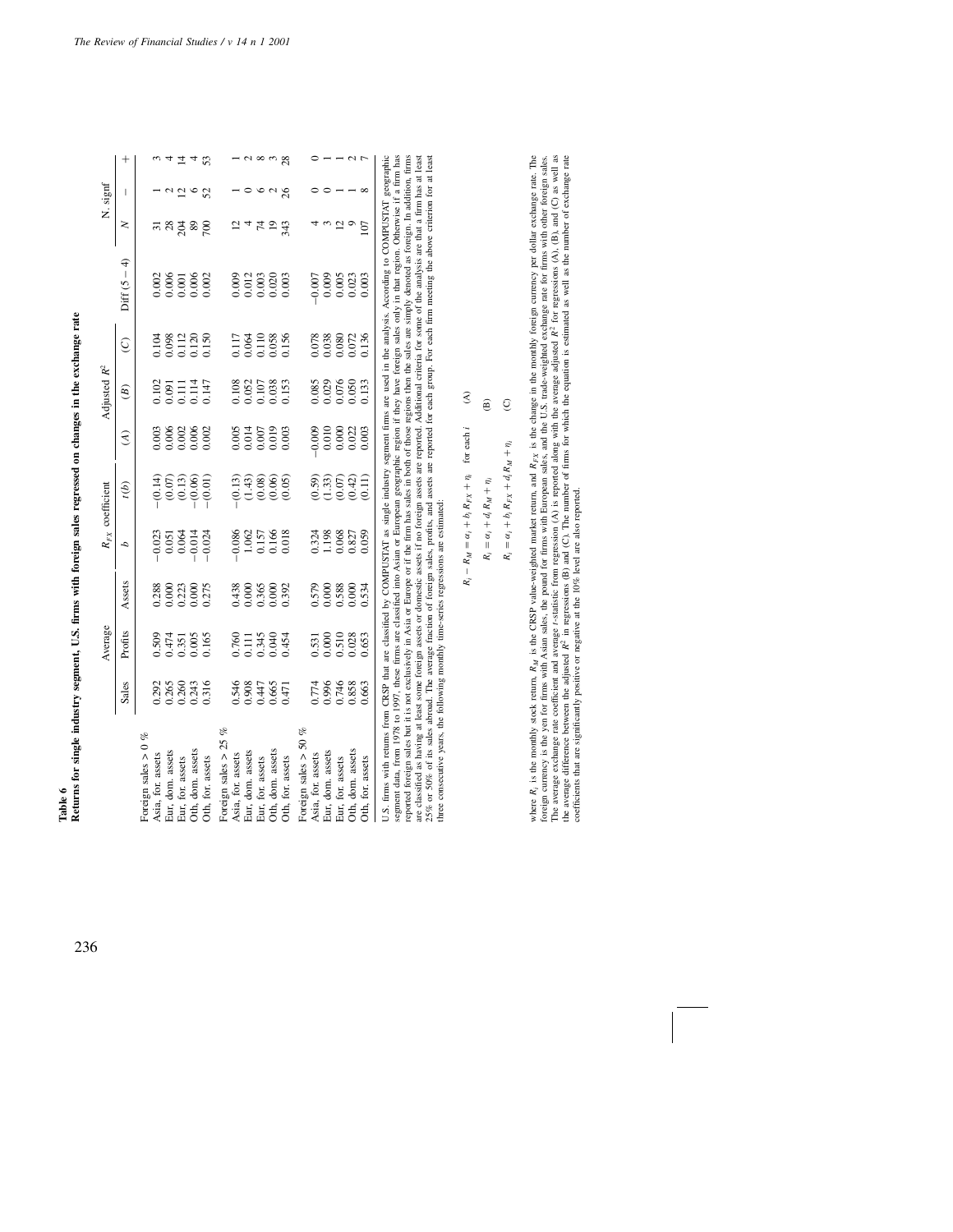exchange rates. For all regions, the average adjusted  $R^2$ s are all less than 0.003 for firms with foreign sales in one of the three regions but with some foreign assets. For firms with foreign sales but no reported foreign assets the average adjusted  $R^2$ s are slightly higher at 0.006. Restricting attention to firms with at least 25% or 50% foreign sales increases the magnitude of the explanatory power of the exchange rate somewhat, but the increase is not large. For example, the average adjusted  $R^2$ s for firms with more than 50% of sales abroad are 0.01, 0.00, and 0.003 for firms with foreign assets and Asian, European, and other foreign sales, respectively. For firms with domestic assets and more than 50% foreign sales, the explanatory power of the exchange rate is larger but the averages are less reliable as there are only three European and nine other foreign firms meeting these criterion.

In general, the single segment analysis is surprising in that even for firms which primarily sell abroad, generally less than 1% of the variation in their stock returns can be explained by exchange rate movements. One potential explanation for these results is that U.S. firms organize themselves so that exchange rate exposure has little impact on their value, perhaps through the use of derivatives. Consistent with this view, Géczy, Minton, and Schrand (1997) find that firms with large foreign sales and profits are more likely to use currency derivatives. Allayannis and Weston (2001) find that the use of foreign currency derivatives is associated with higher relative market valuations $20$ 

## **7. Alternative Regression Specifications**

The earlier analysis does not allow for interactions between exchange rate shocks and industry shocks. A case can be made that ignoring such interactions might obscure both industry and exchange rate effects. $21$  We evaluate this issue in the context of our regressions for Japanese industries. Consider the case of an industry with domestic inputs and foreign sales responding to an unexpected appreciation of the dollar. The competitive view of exchange rate shocks predicts that an unexpected appreciation of the dollar adversely affects the U.S. industry and positively affects the Japanese industry. This prediction implies that periods of volatile exchange rates are periods where shocks affect the two industries in opposite directions. One would therefore observe a negative relation between cross-country comovement and exchange rate volatility. Another concern is that exchange rate shocks might have an asymmetric effect, if for example, the Japanese government instituted subsidies to key export industries in response to a currency appreciation but allowed these exporters to benefit from currency depreciations.

<sup>&</sup>lt;sup>20</sup> Simkins and Laux (1997) find evidence that the use of currency derivatives does reduce foreign exchange exposure for U.S. firms.

 $21$  For a discussion of how volatility affects cross-country correlations in the presence of competitive shocks, see Karolyi and Stulz (1996).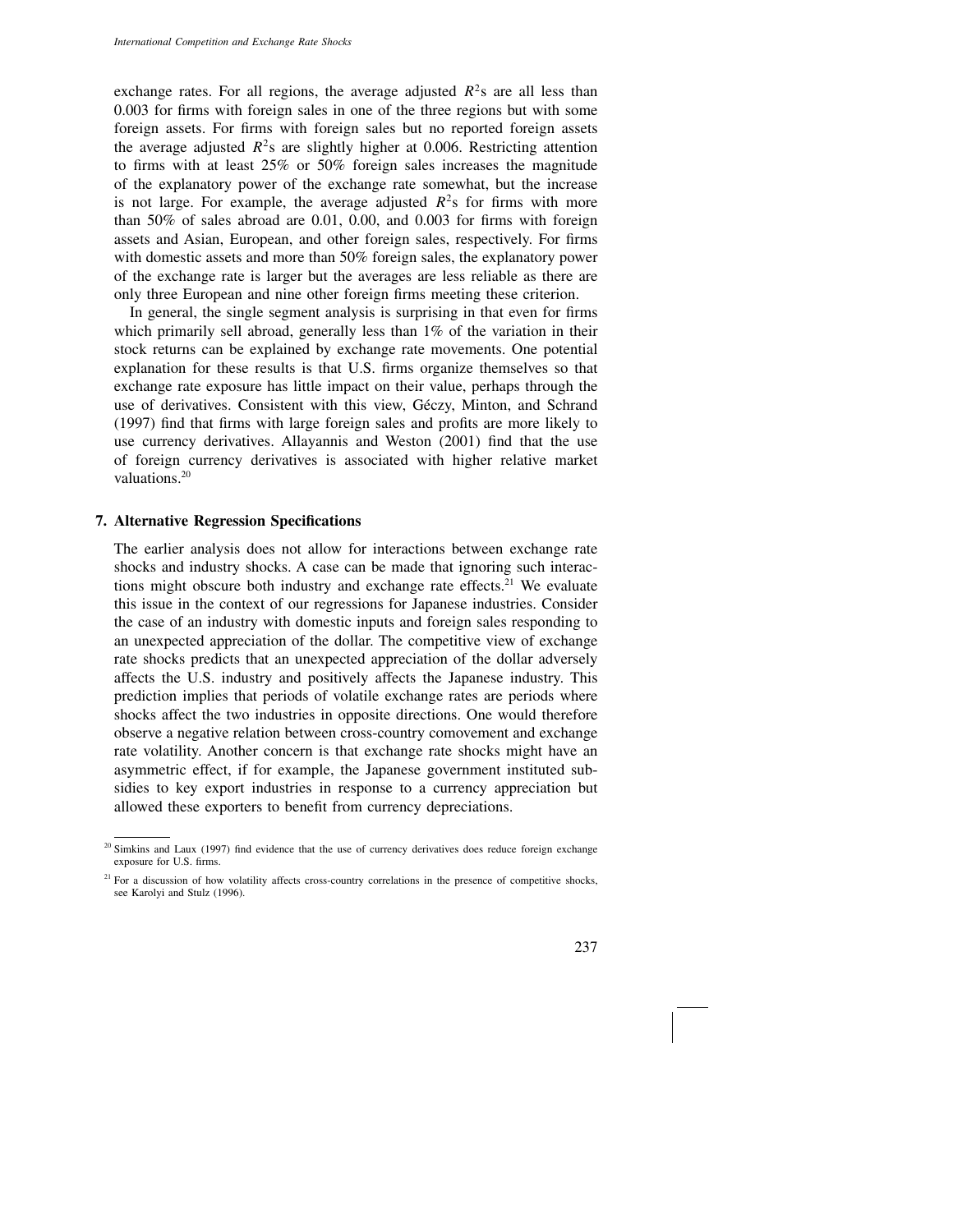To address concerns that our regressions might be misspecified, obscuring the importance of exchange rate and country effects, we include additional explanatory variables that allow for asymmetries in exchange rate shocks and allow shocks to decrease the slope coefficient on the U.S. industry. The regressions we estimate are as follows:

$$
r_{JAi} = \alpha_i + b_i R_{FX} + c_i |R_{FX}| + d_i r_{USi} + e_i [R_{FX}^* r_{USi}] + f_i [|R_{FX}|^* r_{USi}] + \eta_i \text{ for } i = 1, \dots 58.
$$
 (3)

 $c_i$  allows for an effect of the absolute value of the exchange rate change. If the volatility of the exchange rate does not matter, one expects  $c_i = 0.^{22}$ We allow for the exchange rate shock to affect the comovement between the Japanese and the U.S. industry. If competitive effects matter, one expects a U.S. industry shock to be less informative about the Japanese return if it is accompanied by a large exchange rate shock. Again, we allow for a level effect  $(e_i)$  and an absolute value effect  $(f_i)$ . Though the additional variables sometimes have significant coefficients, the average adjusted  $R^2$ across all industries is only 0.001 (0.006) higher at the weekly (quarterly) interval than those from regressions with simply the change in the exchange rate and the industry excess return (as displayed in Table 2). Thus we do not report the estimates of the regressions because nonlinear effects do not have a significant impact on our assessment of competitive effects.<sup>23</sup>

## **8. Conclusion**

In this article we attempt to understand better the economic significance of exchange rate and industry shocks for industries across the world. The use of consistently classified disaggregated industry indices from 1975 to 1997 in six well-established capital markets allows for a thorough comparison across countries and time. The impact of exchange rate shocks is trivial in explaining the relative performance of U.S. industries and small even in the countries where international trade is much more important than in the United States. Industry effects are more important than exchange rate effects, especially when the measurement interval is lengthened. Even with yearly returns, however, exchange rate changes explain only 1.5% of the variation in the average industry's excess return as compared to common industry effects explaining an additional 3.8% of the variation. Industry shocks have common rather than competitive effects across countries. There is no evidence that an industry in a country benefits at the expense of the same industry in another country. In other words, what's good for GM is good for Toyota on average.

<sup>&</sup>lt;sup>22</sup> We also allow for several other nonlinear measures of exchange rate volatility but find that they do not aid in modeling the dynamics beyond the simple absolute value of the exchange rate measure.

<sup>&</sup>lt;sup>23</sup> We also investigated the effects of autocorrelation, heteroskedasticity, and endogeneity but found that they did not affect the results. They are discussed at length in the working paper version.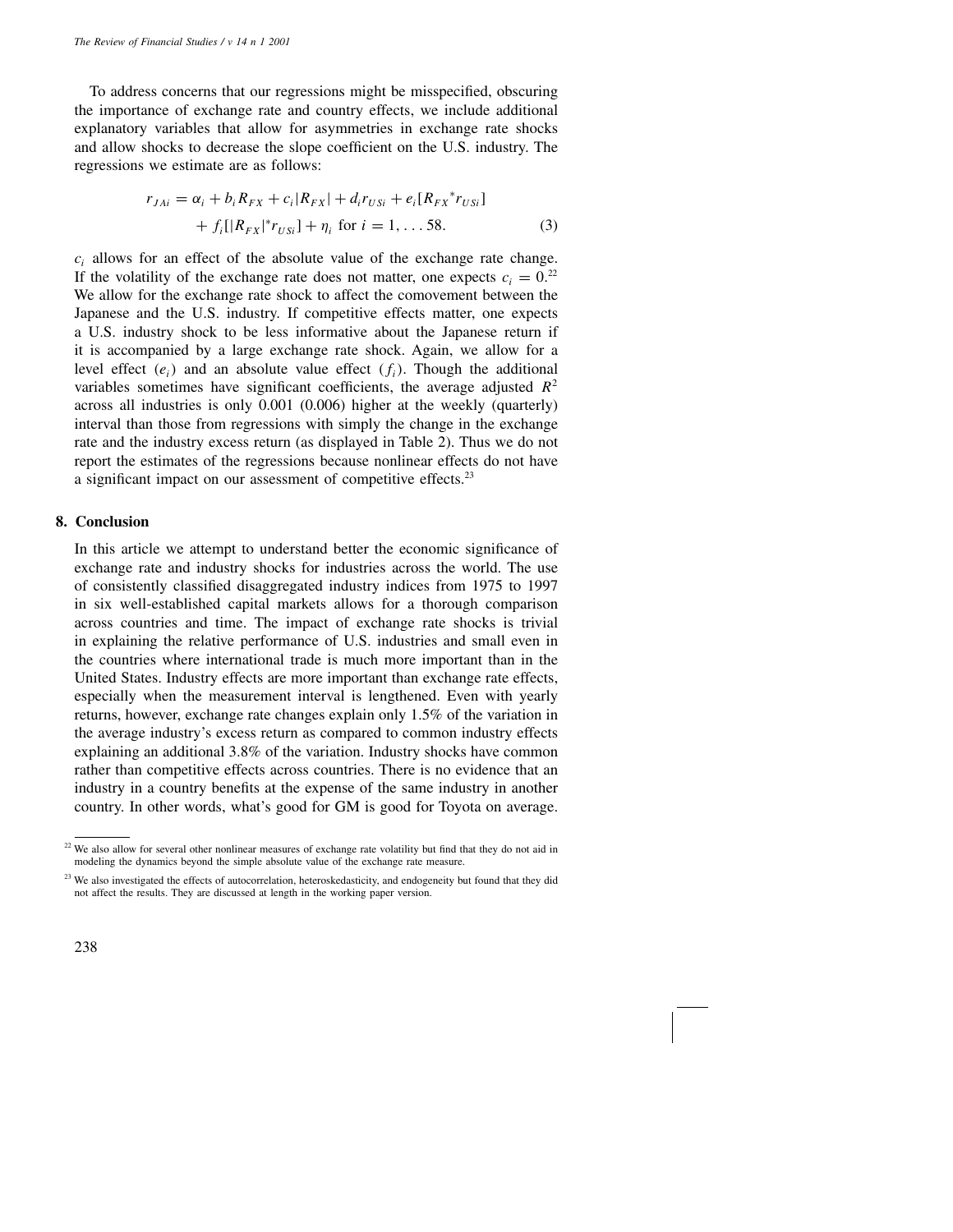Our empirical analysis leads to the conclusion that exchange rate shocks have almost a negligible impact on the value of industries across the world. This conclusion turns out to be remarkably robust, since it holds across different regression specifications, levels of aggregation for industry indexes, exchange rate benchmarks, measurement intervals, and subperiods. It contrasts sharply with the presumption in public policy debates as well as findings from the exchange rate literature that exchange rate shocks have sharp effects on prices and profit margins. Since we focus on stock market valuations and not on economic activity, it could be that the stock market fails in taking exchange rate shocks into account, so that exchange rates are important but their impact is irrationally ignored by the stock market. Such an explanation is hard to believe since the patterns we document hold over a long period of time. Alternatively, it could be that the stock market is efficient in incorporating the impact of exchange rate shocks on stock prices, but exchange rate shocks are simply not economically important for shareholders. This could be because focusing on prices and profit margins of exports captures only part of the impact of exchange rates on firms. In particular, firms are complex and can be affected by exchange rate shocks in numerous ways. The local currency value of their assets and liabilities as well as their growth opportunities might be affected. It is therefore perfectly possible that exchange rate shocks have a significant impact on profit margins of exports and at the same time have economically trivial effects on shareholder wealth. This could further be the case because other sources of variation in stock prices are much more important than exchange rate shocks. Finally, this could also be because firms have many tools at their disposal to minimize the effect of exchange rate shocks on their value. Firms can hedge using financial instruments as well as their operations, but they can also quickly adjust their activities to changes in exchange rates. Our evidence is therefore perfectly consistent with the view that firms choose to organize themselves so that exchange rate changes have little effect on their value and are highly efficient at doing so.

## **Appendix**

#### **A.1 Returns**

Returns are calculated as the difference between the log of the Datastream return index. The industry index returns are value-weighted return indexes adjusted for dividends and stock splits. The weekly return indexes for most countries begin on January 1, 1975, and thus the first return is on January 8, 1975. The weekly return series corresponds to the return from the previous Monday's close to the current Monday's close. Quarterly returns are calculated beginning with the return index value from January 1, 1975, such that the first quarterly return appears on April 1, 1975, and the last quarterly return is April 1, 1997. The yearly returns are from January 1, 1976, to January 1, 1997.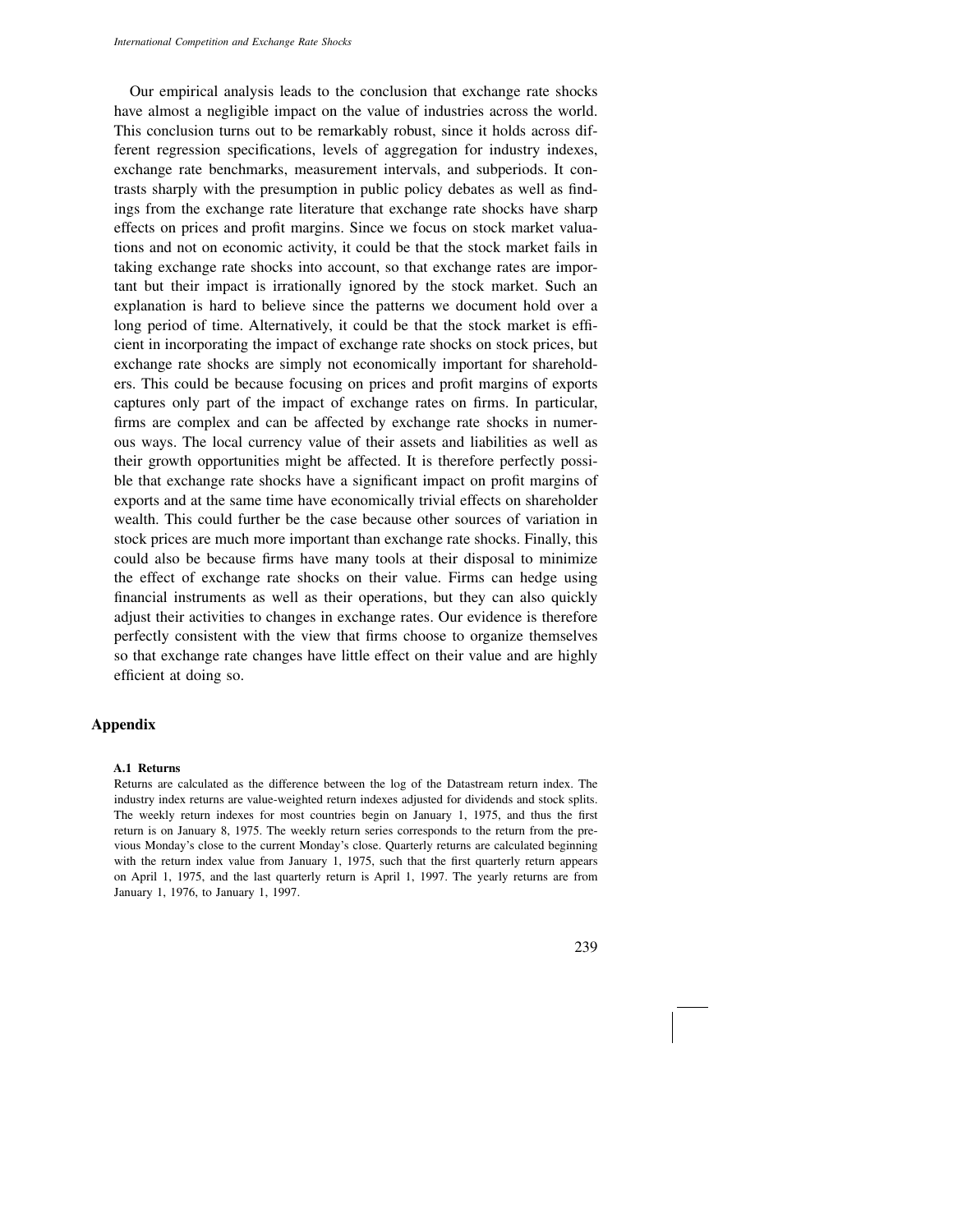#### **A.2 Exchange Rates**

The change in the exchange rate is calculated as the logged difference between the current exchange rate and the previous month's dollar/currency exchange rate. For regressions involving U.S. industries or individual firms, the exchange rate is denoted in currency per dollar. All exchange rate data is obtained from Datastream. The direct U.S. dollar per currency exchange rate is taken from Barclays. For earlier years of the sample and for the dollar/pound exchange rate, the direct currency per dollar quote is not available, but the series is constructed from U.K. cross-rates quoted by National Westminster Bank. Simple correlations between the U.K./dollar cross-rate exchange changes and those obtained from the respective market quotes reveal that all corresponding series have correlations greater than 0.95 for the periods for which both currency rates are available. The trade-weighted exchange rate used here is the Bank of England's nominal trade-weighted exchange rate.

#### **References**

Adler, M., and B. Dumas, 1983, "International Portfolio Selection and Corporation Finance: A Synthesis," Journal of Finance, 38, 925–984.

Adler, M., and B. Dumas, 1984, "Exposure to Currency Risk: Definition and Measurement," Financial Management, 13, 41–50.

Allayannis, G., 1996, "Exchange Rate Exposure Revisited," working paper, New York University.

Allayannis, G., and J. Weston, 2001, "The Use of Foreign Currency Derivatives and Firm Market Value," Review of Financial Studies, 14, 243–276.

Bartov E., and G. Bodnar, 1994, "Firm Valuation, Earnings Expectations and the Exchange-Rate Effect," Journal of Finance, 49, 1755–1785.

Bodnar, G., R. Dumas, and R. Marston, 1999, "Pass-Through and Exposure," working paper, University of Pennsylvania.

Bodnar, G., and W. Gentry, 1993, "Exchange Rate Exposure and Industry Characteristics: Evidence from Canada, Japan, and the U.S.," Journal of International Money and Finance, 12, 29–45.

Chow, E., W. Lee, and M. Solt, 1997, "The Exchange-Rate Risk Exposure of Asset Returns," Journal of Business, 70, 107–123.

De Santis, G., and B. Gerard, 1998, "How Big Is the Premium for Currency Risk?" Journal of Financial Economics, 49, 375–412.

Dornbusch, R., 1976, "Expectations and Exchange Rate Dynamics," Journal of Political Economy, 84, 1161–1176.

Dumas, B., and B. Solnik, 1995, "The World Price of Exchange Rate Risk," Journal of Finance, 50, 445–478.

Fama, E. F., and K. R. French, 1997, "Industry Costs of Equity," Journal of Financial Economics, 43, 153–193.

Froot, K. A., and P. Klemperer, 1989, "Exchange Rate Pass-Through When Market Share Matters," American Economic Review, 79, 637–654.

Froot, K. A., and K. Rogoff, 1995, "Perspectives on PPP and Long-Run Real Exchange Rates," in Handbook of International Economics, Elsevier Science, Amsterdam, pp. 1647–1688.

Géczy, C., B. A. Minton, and C. Schrand, 1997, "Why Firms Use Currency Derivatives," Journal of Finance, 52, 1323–1355.

Griffin, J., and G. A. Karolyi, 1998, "Another Look at the Role of the Industrial Structure of markets for International Diversification Strategies," Journal of Financial Economics, 50, 351–373.

He, J., and L. Ng, 1998, "Foreign Exchange Exposure, Risk, and the Japanese Stock Market," Journal of Finance, 53, 733–753.